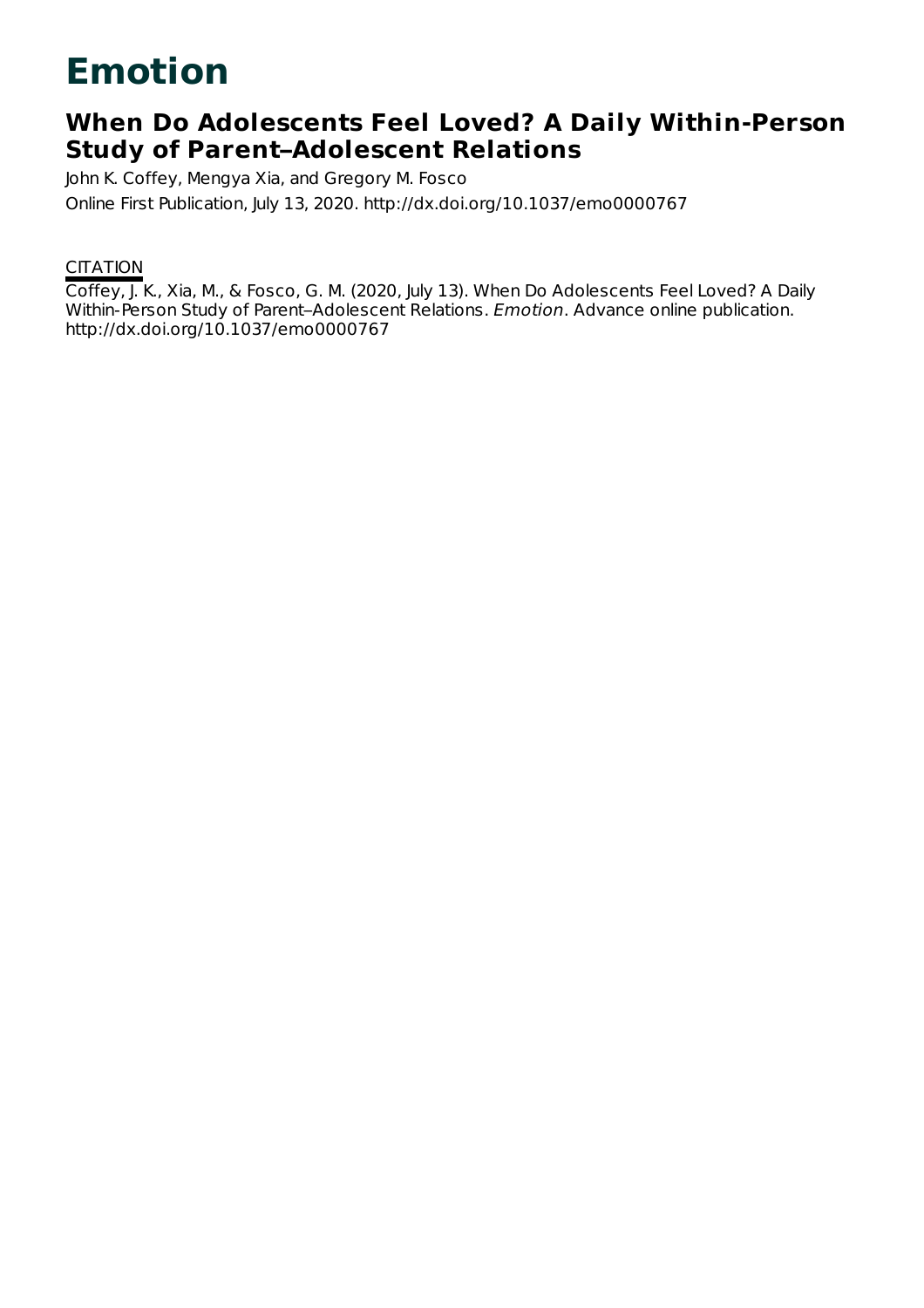

### When Do Adolescents Feel Loved? A Daily Within-Person Study of Parent–Adolescent Relations

John K. Coffey Yale University and Sewanee: The University of the South Mengya Xia and Gregory M. Fosco Pennsylvania State University

Feeling loved has many benefits, but research is limited on how daily behaviors of one person in a relationship shape why someone else feels more or less loved from day to day. The parent–adolescent relationship is a primary source of love. We expected parent-reported warmth and conflict would explain daily fluctuations in how loved adolescents reported feeling. In a sample of 151 families (adolescent  $M_{\text{Age}}$  = 14.60; 61.6% female) over a 21-day period, we used multilevel models to disentangle within-family (daily variability) and between-family (average levels) parent-reported daily warmth and conflict in relation to adolescents' daily reports about how loved they were feeling. Findings indicated adolescents in families with higher parent-reported warmth across days and higher adolescent-reported closeness with parents felt more loved by their parents, on average. At a within-person level, we found considerable day-to-day variability in how loved adolescents reported feeling that was partially explained by meaningful variability in both parent-reported warmth and conflict across days. On days when parents reported more warmth than usual and less conflict than usual, adolescents reported feeling more loved. Further, a significant within-day interaction indicated that the importance of days' parent warmth was greater on high conflict days, but when parents directed more warmth toward their adolescents, the difference between high- and low-conflict days was negligible. Theoretical implications for studying daily emotional love in parent–youth relationships and suggestions for parenting interventions that focus on daily practices of parent warmth are discussed.

*Keywords:* love, warmth, parent–adolescent conflict, adolescence, daily diary

Love doesn't just sit there, like a stone; it has to be made, like bread; remade all the time, made new.

—Ursula K. Le Guin

Love is one of the most common and important emotions as it can create moments of social connection and self-expansion that

<sup>D</sup> [John K. Coffey,](https://orcid.org/0000-0003-0088-382X) Yale Child Study Center, Yale University, and Department of Psychology, Sewanee: The University of the South; Mengya Xia and Gregory M. Fosco, Department of Human Development and Family Studies, Pennsylvania State University.

Mengya Xia is now at the Department of Psychology, University of Alabama. Support for this study was provided by the National Institute on Drug Abuse (NIDA T32 DA017629), Karl R. and Diane Wendle Fink Early Career Professorship for the Study of Families, and the Penn State Social Science Research Institute. Views expressed in this article are the responsibility of the authors and do not necessarily represent views of the funding agencies. We appreciate the families and schools that participated and made this study possible and the assistance from Keiana Mayfield, Emily LoBraico, Amanda Ramos, and Devin Malloy in collecting and preparing the data.

This experiment uses data from the ongoing PSU Flow study. As such, data have been made available in a third-party archive. E-mail Gregory M. Fosco to request data.

Correspondence concerning this article should be addressed to John K. Coffey, Department of Psychology, Sewanee: The University of the South, 735 University Avenue, Sewanee, TN 37383. E-mail: [jkcoffey@sewanee](mailto:jkcoffey@sewanee.edu) [.edu](mailto:jkcoffey@sewanee.edu)

builds social bonds and enduring resources (Fredrickson, 2013, 2016; Shiota et al., 2017; Trampe, Quoidbach, & Taquet, 2015). Feeling loved involves shared closeness, affection, joy, or connection between at least two people that cultivates concern for the other's well-being and can help to satisfy one's need for nurturance and protection (Fredrickson, 2013, 2016; Shiota et al., 2014; Shiota, Neufeld, Yeung, Moser, & Perea, 2011). Further, love facilitates openness and exploration that can lead to strengthened social connections, a better understanding of others, better health, and a better ability to cope with adversity (e.g., Fredrickson, 2013, 2016; Otero et al., 2019; Shiota et al., 2017). Love can fulfill humans' psychological need for connection and can bind people to others for decades, but it can also fluctuate and fade (Deci & Ryan, 2000; Fredrickson, 2016; Trampe et al., 2015). So, what predicts or explains when people feel more or less loved?

The nature of feeling loved at a daily or emotional level is not well understood. Although we should expect daily feelings of love to fluctuate like any other emotion, a broader focus on love as a trait-like experience or enduring bond has resulted in limited research on when people feel more or less loved on a daily basis. Indeed, in a recent experience sampling study, there were variations in time and day when adults indicated feeling loved. Although love was the second most commonly reported emotion, there were times when participants did not report feeling loved (Trampe et al., 2015). The design of this study did not reveal what others could do to make participants feel more loved or link love to another person. In a cross-cultural study, adolescents listed what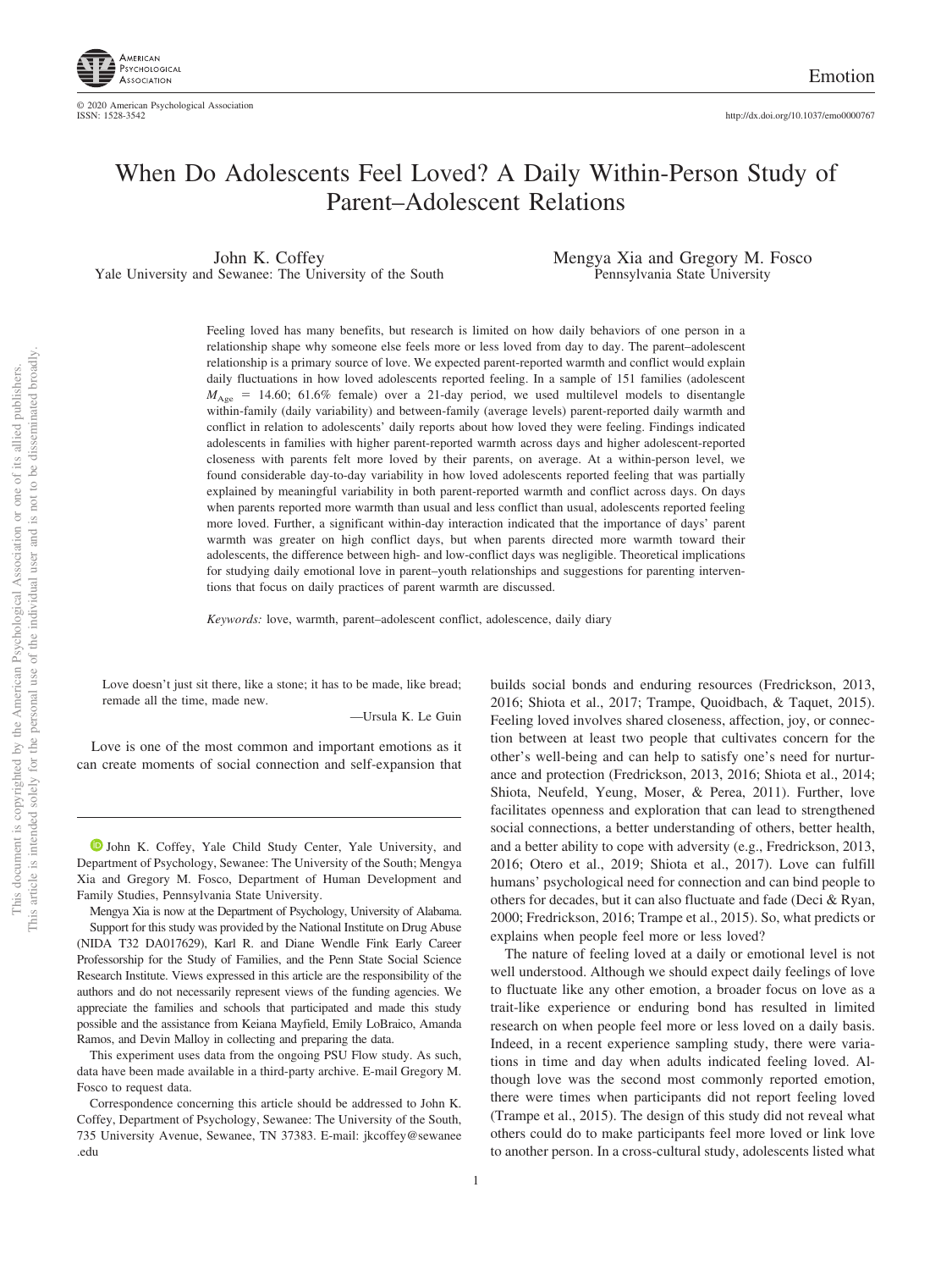their parents do to make them feel loved. Most commonly, the list included forms of warm and nurturing parenting behaviors (e.g., show affection, listen to them, praise, and understanding; McNeely & Barber, 2010). These findings support the positivity resonance theory conceptualization that feeling loved involves shared positive emotions and a mutual sense of caring (Fredrickson, 2016), but this cross-sectional study did not examine daily experiences between adolescents and their parents or why adolescents feel less loved.

Given that parenting behaviors may vary by day or situation (e.g., Ainsworth, 1979; Baumrind, 2005; Csikszentmihalyi & Larson, 1984; Fosco & LoBraico, 2019; Lippold, Davis, Lawson, & McHale, 2016; Repetti, Taylor, & Seeman, 2002), there are likely times when parents do things that make their children feel more or less loved at a daily level. Thus, adolescents may experience day-to-day fluctuations in how much they feel loved by their caregivers, and these fluctuations may be accounted for by variability in parents' behaviors and parent–adolescent relationships. Even though love is central to parent–youth relationships, no research has examined fluctuations in how loved adolescents felt at a daily level. The present study advances theoretical understanding about the role of common parent–adolescent interactions in relation to adolescents' emotional experiences of feeling loved. To capture parent–adolescent relation dynamics and avoid sharedmethod variance, we compared how daily parent-reported warmth and conflict each associated with how loved their adolescents reported feeling over 21 days.

#### **Warmth and Conflict in Parent–Adolescent Relationships: Implications for Adolescents Feeling Loved**

During adolescence, the parent–youth relationship typically reorganizes as adolescents seek greater autonomy from their parents, and parents grant more space to allow for adolescents to experience independence and competence (e.g., Allen & Tan, 2016; Brinberg, Fosco, & Ram, 2017; Smetana, 1988; Steinberg, 2001). Even so, parent behaviors remain central to when their adolescents feel loved (McNeely & Barber, 2010), but no research has examined this at a daily level. These changes in the parent–adolescent relationship may lead to greater variability in parents' warmth or spur conflicts as adolescents assert their independence and parents offer corrective guidance (e.g., Assor, Roth, & Deci, 2004; Baumrind, 2005; Lippold et al., 2016; Repetti et al., 2002).

To date, considerable evidence points to the importance of maintaining warm (e.g., sensitive and affectionate) parenting and minimizing parent–adolescent conflict to promote optimal adolescent development. Attachment theory posits that when parents are consistently responsive and caring in warm ways toward their children, they develop close bonds and secure attachments indicating confidence that their parents can be relied on. This closeness results in more opportunities for positive emotions like love (Ainsworth, 1979; Bowlby, 1988). Parent warmth is consistently linked to parent–youth relationship closeness, behavioral outcomes, mental health, and well-being (e.g., Bowlby, 1988; Galambos, Barker, & Almeida, 2003; Greenberg & Lippold, 2013; Lippold et al., 2016; McNeely & Barber, 2010; Narvaez, Wang, & Cheng, 2016; Repetti et al., 2002). When parent responsiveness is limited or inconsistent, children develop insecure attachments associated

with reduced closeness, less safety, and fewer positive emotions (Ainsworth, 1979; Allen & Manning, 2007; Allen & Tan, 2016; Bowlby, 1988). Parent–adolescent conflict is a normative part of adolescence. Some conflicts may be necessary or constructive, but high levels of conflict and frequent conflicts are associated with a wide array of negative outcomes such as mental and physical health problems, school problems, and early mortality (e.g., Davies et al., 2002; Feeney, 2006; Repetti et al., 2002; Smetana, 1988; Weymouth, Buehler, Zhou, & Henson, 2016).

This parent–adolescent literature points to robust, rank-order correlations indicating high levels of warmth and low levels of conflict are optimal for long-term developmental outcomes, but it is faced with several important limitations that reduce theoretical understanding of love as an emotion in the parent–youth relationship. First, most of these studies examine either warmth or conflict, rarely including both as independent factors that may relate to adolescent development (Repetti et al., 2002). Second, this work is predominantly reliant on long-term developmental designs that space global assessments over long periods of time (e.g., annual assessments). As a result, they do not capture daily fluctuations in how loved adolescents feel. Third, this work has relied almost entirely on between-person methods and is thus unable to make direct statements about within-person changes in response to fluctuations in parenting. This empirical foundation awaits systematic work, drilling down into the day-to-day experiences in parent– adolescent relationships that help understand the drivers in how loved adolescents feel.

#### **Daily Measurements**

Intensive longitudinal methods, such as experience sampling methods and daily diary methods, can provide unique insights into the role of parent warmth and parent–adolescent conflict in relation to how loved adolescents feel. By assessing these experiences over short intervals and by conducting assessments at home (i.e., Internet-delivered surveys to mobile devices), daily diary methods are uniquely suited to provide ecologically valid information about life and emotions as they unfold. In addition, the short intervals inherent in daily diary methods reduce recall bias and capture lower-intensity experiences because participants report on specifics from that day, rather than their general impressions over a longer period of time (Shiffman, Stone, & Hufford, 2008; Smyth & Heron, 2014). Further, using daily diary methods, it is possible to disentangle within-family (e.g., when parents are warm, adolescents feel more loved) and between-family (e.g., parents who are warmer have adolescents who feel more loved) links that map onto important questions relevant to theory and interventions (Molenaar, 2004). Likewise, multi-informant methods looking at how one parent's daily behaviors associate with adolescents' feelings not only minimize shared-reporter inflation in statistical model estimates (Bank, Dishion, Skinner, & Patterson, 1990) but could provide key information for family-specific interventions by better targeting of warmth or conflict. Finally, as some adolescents feel closer to their parents than others, daily measures will also allow tests to determine if certain daily behaviors of parents matter more or less depending on general closeness reported by adolescents. The current study utilized daily diary methods to understand family processes and within-person change in how loved adolescents felt.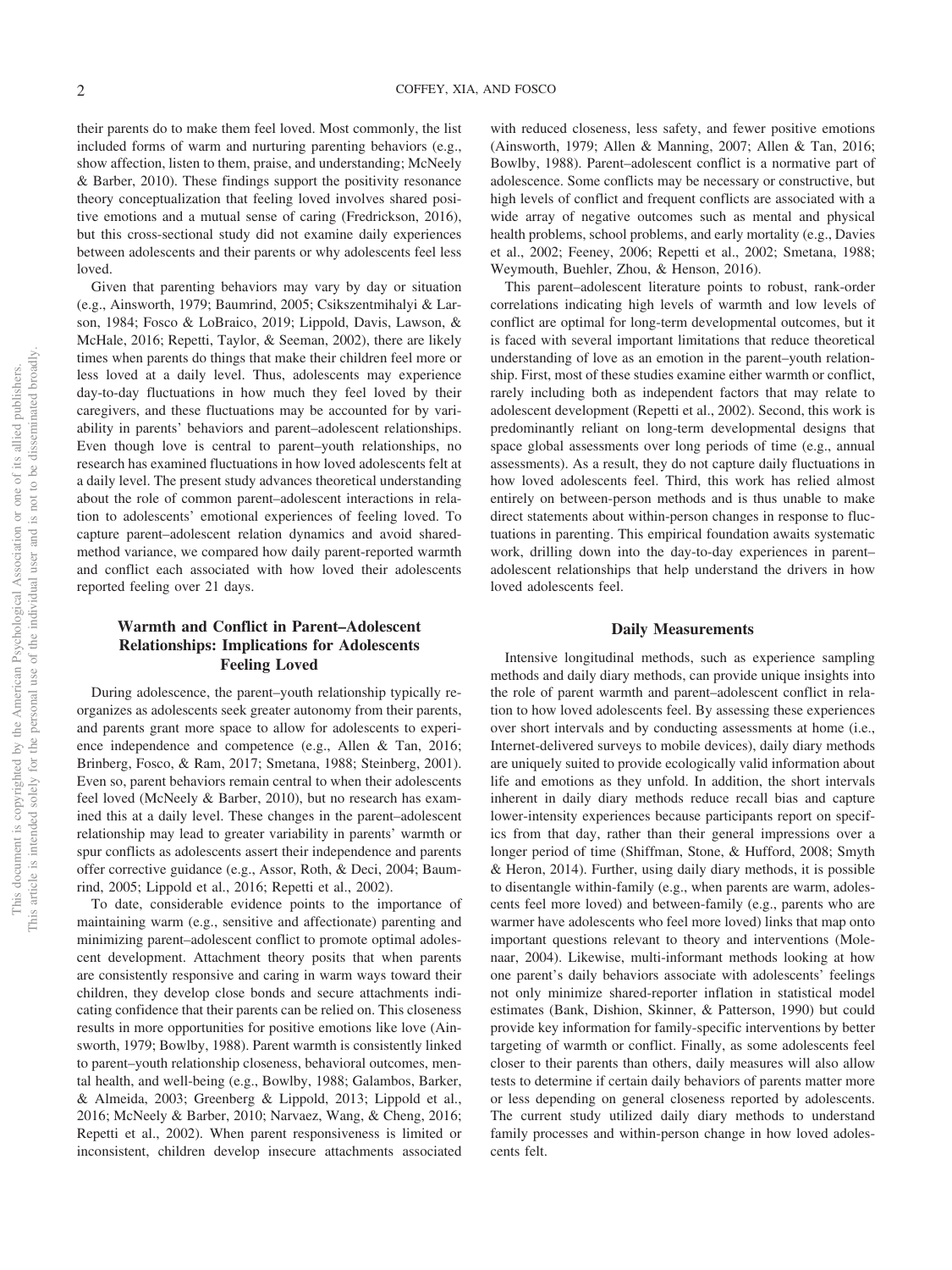#### **Daily Variation in Warmth and Conflict: Implications for Adolescents Feeling Loved**

Several studies have examined parent warmth at a daily level but not in relation to feeling loved. At a daily timescale, parent warmth includes affection, praise, and understanding directed at children (Lippold et al., 2016). Notably, this daily warmth cultivates a sense of safety while conveying positive emotions and caring that are all central to feeling loved at an emotional level (Fredrickson, 2016). On days when parents used more positive reinforcement, adolescents felt more connected to their caregivers than usual (Fosco & LoBraico, 2019). In moments when adolescents felt more supported by their parents, they reported feeling happier (Csikszentmihalyi & Schneider, 2001). In line with attachment literature on consistent parenting and closeness, recent work suggests that day-to-day consistency in parent warmth or positive reinforcement is associated with reduced risk for depression, anxiety, physical health problems, and alcohol use in youth (Fosco, Mak, Ramos, LoBraico, & Lippold, 2019; Lippold et al., 2016). This preliminary evidence suggests that daily variation in parent warmth shapes the quality of the parent–adolescent relationship; yet, to date, none of these studies have examined how parentreported warmth corresponds to changes in how loved adolescents felt by their parents.

Although conflict is another highly explored feature of the parent–adolescent relationship, there needs to be more research to examine connections to feelings of love at the daily level (e.g., Davies et al., 2002; Feeney, 2006; Repetti et al., 2002; Smetana, 1988; Weymouth et al., 2016). Conflicts can suspend a sense of safety between two people, reduce shared positive emotions, and weaken feelings of mutual concern that are central to feeling emotional love (Fredrickson, 2016). On a day-to-day basis, findings from a large, multicultural sample of ninth-grade adolescents indicated family conflict (i.e., sum of daily conflict between parents and parent–adolescent conflict) was emotionally distressing with ramifications (e.g., distressed mood, problem with peers) felt two days later (Chung, Flook, & Fuligni, 2009, 2011). Although this past work underscores how daily parent–adolescent conflict may contribute to adolescents' negative emotions and maladaptation, little is known about the degree to which day-to-day parent– adolescent conflicts may relate to how loved adolescents feel. As such, there is no evidence on how these feelings may be offset by warm parenting or whether this is tempered by general parent– adolescent closeness.

#### **Examining Relative and Unique Contributions of Daily Warmth and Conflict**

Given the complexities of day-to-day life in parent–adolescent relationships, one question is whether warmth or conflict is more "important" for understanding changes in the degree to which adolescents feel loved by their parents. In some ways, both warmth and conflict may emerge in the service of the same goal. On one hand, parent warmth can promote desired behaviors in adolescents, thereby reducing undesired behaviors that could cause conflict (Assor et al., 2004; Fosco & LoBraico, 2019; Kanat-Maymon, Roth, Assor, & Raizer, 2016; Roth, 2008). In other cases, parents may believe that withholding love and affection may encourage children to act in the way parents want (Assor et al., 2004; Smiley

et al., 2016). For example, parents reported using less positive parenting on days when adolescents were angrier than usual (Fosco & LoBraico, 2019). In the current study, we incorporate parent warmth and parent–adolescent conflict as distinct dimensions of daily family life to gain insights into their unique impact (accounting for the other) on how loved adolescents feel or whether one is a more potent factor in feeling loved.

Another question is whether warmth and conflict work in concert with each other in relation to how loved adolescents feel. In a lab study of long-term couples discussing a conflict situation, researchers linked shared positive emotions with higher emotional love and lower negativity about the conversation (Otero et al., 2019). This aligns with resilience research finding positive affect may be protective against negative experiences and stressors (e.g., Fredrickson, Tugade, Waugh, & Larkin, 2003; Ong, Bergeman, Bisconti, & Wallace, 2006). We examined the interaction between fluctuations in warmth and conflict to evaluate whether parent warmth might serve as a protective factor for adolescents on days with higher parent–adolescent conflict.

Finally, it is valuable to recognize that day-to-day family interactions occur within the context of general relationships, with considerable variability in closeness across parent–adolescent relationships. Daily experiences of warmth or conflict with a parent may hold different significance for adolescents who generally feel close and secure with their caregivers than for adolescents who do not. To address questions about whether between-person differences in parent–adolescent relationship quality temper daily experiences, we evaluated adolescents' perceptions of global relationship closeness to their caregivers as a moderator of daily effects of warmth and conflict on their feelings of being loved by caregivers.

#### **Study Hypotheses**

This article is the first to use a 21-day daily diary method to disentangle within-family and between-family differences of one parent's warmth and conflict on how loved his or her adolescent reported feeling on each day. As such, this study is one of the first to look at reasons for daily fluctuations in feeling loved in longterm relationships. Given the established importance of the parent– adolescent bond, we included a general measure of adolescentreported closeness to determine if daily behaviors of one parent predicted how loved her or his adolescent reported feeling beyond closeness. As gender differences in relation to emotions are plausible, we also included adolescent gender. The following hypotheses were tested:

*Hypothesis 1 (H1):* Daily parent warmth and parent– adolescent conflict will predict how loved adolescents feel. Specifically, we expected that, on days when parent-reported warmth was higher than usual, adolescents would feel more loved by that parent (H1a). However, on days when parentreported conflict was higher than usual, we expected adolescents would feel less loved (H1b). These within-family hypotheses were tested while accounting for closeness and between-family differences in average levels of daily warmth and conflict across the 21 days.

*Hypothesis 2 (H2):* Parent warmth will act as a buffer against parent–adolescent conflict. Based on the ways that positive experiences can protect against negative experiences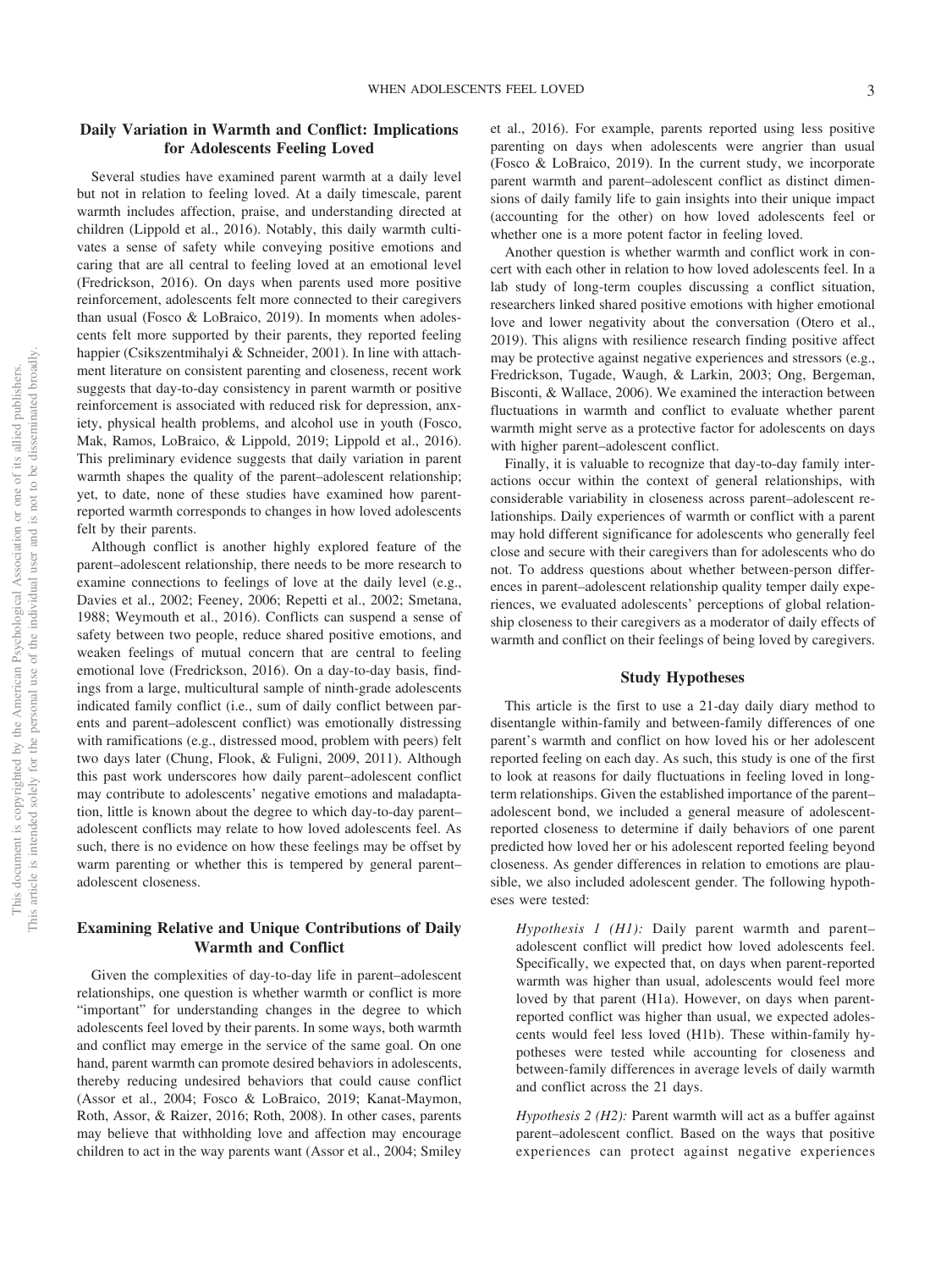(Fredrickson et al., 2003; Ong et al., 2006; Otero et al., 2019), this hypothesis was tested by including an interaction term for the within-family coefficients for day's parent-reported conflict and day's parent-reported warmth (Level  $1 \times$  Level 1 interaction). We expected that on days when parent warmth was high, conflicts with that parent would have limited relation with how loved the adolescent feels.

*Hypothesis 3 (H3):* We explored whether overall parent– adolescent closeness moderated the daily associations between warmth, conflict, and love. Beyond the above withinperson hypotheses, we considered the possibility that daily warmth and conflict occur within the broader relationship context. Using two exploratory cross-level interactions, we evaluated whether adolescents in particularly close relationships with their parents would be more or less affected by daily experiences, such as less benefit from daily warmth from parents and less vulnerability to daily conflict.

#### **Method**

#### **Participants and Procedure**

The sample is from the FLOW study, a daily diary study wherein the target adolescent children and one of their parents reported on family functioning, their feelings, and their well-being on up to 21 consecutive days. It was approved by The Pennsylvania State University Institutional Review Board (#0472). Participants were 151 families of 9th- and 10th-grade adolescents. This study was originally designed to capture family dynamics in twoparent households (e.g., Fosco & Lydon-Staley, 2019) and relied on web-based surveys completed nightly in homes by parents and adolescents. The sample size  $(N = 151)$  and 21 measurement occasions were selected to have power to detect effects in this study, far exceeding suggestions for including samples of 50 or larger (Maas & Hox, 2005). The calculated power to detect withinperson effects in this study was excellent (range: .962–1.000; Bolger & Laurenceau, 2013). Eligibility criteria included (a) twocaregiver family status (because of study aims to investigate questions related to couple conflict; Fosco & Lydon-Staley, 2019), (b) adolescents living in one household continuously (to avoid transitions between homes during the 21-day period), (c) Internet access and means to complete daily surveys at home, (d) English fluency, (e) the participating adolescent being in 9th or 10th grade, and (f) both parent and adolescent consenting to participate in the study. Families were recruited through high schools in Pennsylvania via e-mails sent to parents from school principals (their primary way of contacting parents), accessing the study website, and through referrals from participating families.

After confirming family eligibility for the study, parents and adolescents were consented and assented for participation, and both were administered baseline surveys. Upon completion of both baseline surveys, the family was automatically enrolled in a 21-day daily diary protocol followed by postbaseline questionnaires at 3 months, 6 months, and 12 months after the initiation of baseline questionnaire via e-mail (with text or phone reminders, based on participant preference). Payments were made in the form of gift cards to Wal-Mart or Amazon (based on participants' preference). Adolescents and parents received \$25 each for completing baseline

surveys. Daily diaries were compensated based on completion rates for up to \$25 per week for adolescents and adults. Thus, families could earn \$50 per week between the participating parent and adolescent. Families were compensated for 3-, 6-, and 12 month follow-up surveys. The total possible family compensation was \$360.

This study included baseline and daily diary assessments. Each night, daily surveys were e-mailed separately to the participating parent and adolescent at 7:00 p.m. in their time zone, followed by text message or phone call (based on the participants' preferences) reminder that the links had been sent. Participants were instructed to complete the daily questionnaire before going to bed; however, survey links remained active until 9:00 a.m. the following morning. If the survey was completed in the morning, participants were instructed to report on the previous days' experiences. During the baseline assessment, adolescents were asked to indicate their relationship to the participating caregiver (Parent 1) and the second caregiving adult in their home (Parent 2) to allow for piped text (e.g., mother, father, stepmother) in surveys to accurately refer to the participating parent and nonparticipating parent. Adolescents completed 90.5% ( $M_{\text{Adolescent}} = 19.00$ ,  $SD_{\text{Adolescent}} = 2.52$ ) and parents completed 96.5% ( $M_{\text{Parent}} = 20.27$ ,  $SD_{\text{Parent}} = 1.28$ ) of daily surveys. Families provided daily reports ranging from 10 to 21 days, resulting in 2,848 occasions from adolescents (90%) and 3,056 occasions from parents (96%) out of the total 3,170 occasions, respectively.

Adolescent participants were between 13 and 16 years old  $(M_{\text{Age}} = 14.60, SD_{\text{Age}} = 0.83)$ ; 61.6% were female (*n* = 93; female was coded as 1 and male was coded as 2). Adolescents were identified (via parent report) as White (83.4%), African American/Black (4.6%), Native American/American Indian (0.7%), Asian American (4.6%), Hispanic/Latino (0.7%), multiracial (5.3%), and missing information (0.7%). Participating parents were between ages 30 and 61 years ( $M_{\text{Age}} = 43.40$ ,  $SD_{\text{Age}} = 6.88$ ) and 95.4% were female. Regarding the relationship to target adolescents, 92.7% of the participating caregivers were mothers  $(n =$ 140), 4.6% were fathers  $(n = 7)$ , 1.3% were stepmothers  $(n = 2)$ , 0.7% were aunts  $(n = 1)$ , and 0.7% were foster mothers  $(n = 1)$ . Participating parents identified their ethnicity as White (90.1%), African American/Black (2.6%), Asian American (3.3%), Hispanic/Latino (0.7%), multiracial (2.0%), and missing information  $(0.7\%)$ . The majority reported being married  $(n = 134)$ , while some indicated being single  $(n = 6)$ , separated  $(n = 1)$ , divorced  $(n = 1)$ , or living with a significant other  $(n = 9)$ . Most participating caregivers (96.7%) graduated from high school or earned a GED certificate. Yearly household incomes ranged from "less than \$10,000" to "\$125,000 or more" with the median in the range of \$70,000 to \$79,999.

#### **Measures**

This study was designed to leverage parent and adolescent reports of focal constructs in this study. We used adolescents' daily subjective ratings of feeling loved by their parents as our outcome measure. To avoid shared-reporter variance, we used parents' daily reports of warmth and conflict. Regarding between-family differences in relationship quality for these within-family models, adolescent subjective ratings of closeness were used as a moderator.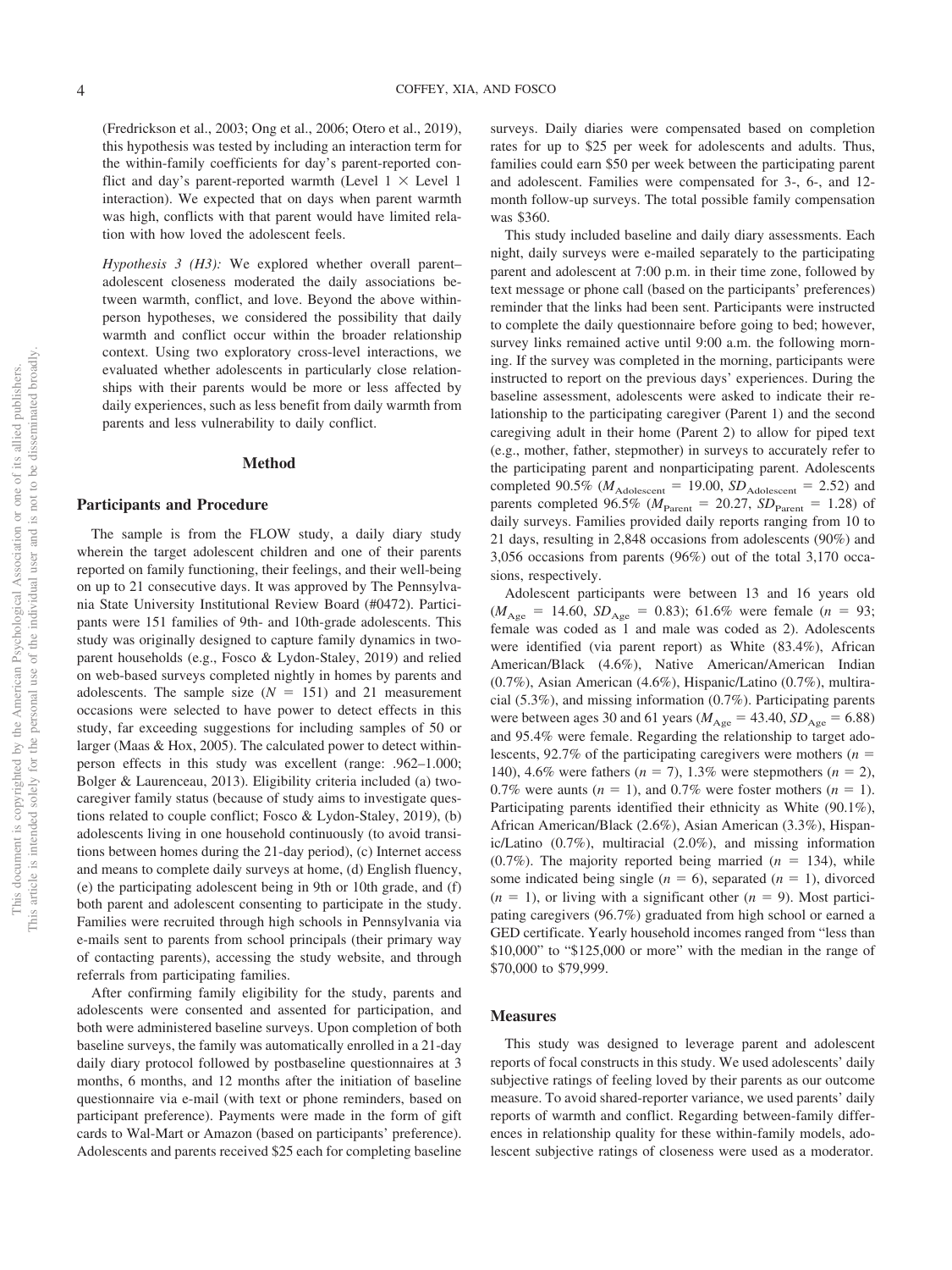**Daily adolescent-reported feeling loved.** Adolescents provided daily reports of their feelings of being loved by the participating parent. Using a slider scale of 0 to 10 (in 0.1 increments), adolescents responded to the item "How much did you feel LOVED by your [participating parent] today?" The score ranged from 0 (*not at all true*) to 10 (*very true*) from adolescents' perspective  $(M = 8.37, SD = 2.30)$ . Because this was a single item, reliability estimates could not be computed.

**Daily parent-reported warmth.** Each evening, participating parents reported their perception of providing different types of warmth (e.g., affection, understanding, praise) to their adolescents, using a slider scale of 0 to 10 (in 0.1 increments), on four items: "I PRAISED or COMPLIMENTED my child for good behavior," "I let my child know when he/she was doing a good job with something," "I TRIED TO UNDERSTAND my child's point of view," and "I was LOVING and AFFECTIONATE with my child." Daily parent warmth scores, calculated as the average of the four items, ranged from 0 (*not at all true*) to 10 (*very true*) from parents' perspective  $(M = 8.01, SD = 1.96)$ . A reliability score  $(R<sub>c</sub>)$  designed for intensive longitudinal measures to evaluate whether scales can reliably assess within-person change (Bolger & Laurenceau, 2013) was calculated, and daily parent warmth was evidenced to have meaningful change within-person across days (.74). In addition, a between-person reliability estimate  $(R_{1F})$  was calculated on the parent warmth measure to determine if the measure reliably captured between-person differences in addition to within-person differences (Cranford et al., 2006). The  $R_{1F}$  value indicated there were reliable between-family differences in daily parent warmth (.88).

**Daily parent-reported conflict.** In the daily survey, participating parents also reported their perception of conflict with adolescents, using a slider scale of 0 to 10 (in 0.1 increments), on two items: "I was ANGRY or MAD at my child," and "There was TENSION between my child and I today." Daily parent conflict scores, calculated as the average of the two items, ranged from 0 (*not at all true*) to 10 (*very true*) from parents' perspective ( $M =$ 0.95,  $SD = 1.85$ ). Within-person reliability ( $R_c = .71$ ) and between-family reliability ( $R_{1F} = .57$ ) indicated that there are meaningful changes in within-person daily parent-reported conflicts across days, and there are reasonable between-family differences in parent-reported conflict.

**General adolescent-reported closeness with caregiver.** In the baseline questionnaire, adolescents responded to 10 items capturing a general sense of trust and communication with their parents from the Inventory of Parent and Peer Attachment (Armsden & Greenberg, 1989). Example items are as follows: "My [Parent 1] respects my feelings," "My [Parent 1] accepts me as I am," and "My [Parent 1] senses when I'm upset about something." Items were rated on a 5-point Likert scale from 1 (*completely untrue*) to 5 (*completely true*). Calculated average score of the 10 items ranged from 2.00 to 5.00 ( $M = 4.22$ ,  $SD = 0.68$ ). Higher scores reflected higher general feelings of closeness with parents. The scale internal consistency (Cronbach's  $\alpha = .92$ ) was high.

#### **Analytic Plan**

Our empirical analysis makes use of adolescents' daily reports about how loved they felt by their participating parents on that day, parents' daily reports about warmth and conflict, days for the data collection, and adolescents' reports of general parent–adolescent closeness. Data analysis was conducted in R Version 3.6.1. Missing data— occasions with no information available in either one of the predictors—were removed by using "completeFun" to return complete rows (2,797 occasions; 88% of possible occasions) for the following multilevel modeling (MLM) analysis. MLM was used to simultaneously analyze within-person variance and between-person differences (Fleeson, 2007). To conduct MLM, we used both person mean centering and grand mean centering to decompose raw daily variables (e.g., daily parent-reported warmth) into day-level and between-family-level components. At the day level, scores were computed as deviation scores from the person-centered mean to reflect values that were higher or lower than usual levels for that individual. At the between-family level, person-centered means were grand mean centered to indicate between-family differences in individual averages across the 21 days. These procedures are consistent with recommended decomposition of within-person and between-person effects in daily diary studies (Bolger & Laurenceau, 2013). We used a series of MLM to estimate the impact of daily predictors, general parent–adolescent closeness, and any interaction terms among them.

Table 1 lists the equations that were tested in each model, where *Loved<sub>ii</sub>* represented the daily score of how loved the adolescent in family *j* was feeling on day *i* by the parent in family *j; Genderj* and *Closenessj* represented gender and general adolescent-reported closeness for family *j*, respectively; *Time*<sub>ij</sub> represented the centered time for family *j* on day *i*; Warmth<sub>wj</sub> and *Conflict<sub>wj</sub>* represented the parent report of day's warmth and day's conflict in family *j,* respectively;  $Warning_{bj}$  and  $Conflict_{bj}$  represented the average scores of parent-reported warmth and conflict for family *j* across days, respectively;  $\mu_{0j} \sim \mu_{4j}$  represented the random effects that were assumed to have no significant impact on adolescents' daily score of feeling loved by their parent; and  $\varepsilon_{ii}$  represented a withinperson error component that was assumed to be normally distributed and have no autocorrelation over time.

We used  $\gamma s$  to represent the fixed effects for different components in equations. Specifically,  $\gamma_{00}$  represented the intercept for how much did adolescents feel loved by the parent;  $\gamma_{10}$ ,  $\gamma_{20}$ , and  $\gamma_{30}$  represented the effects of day's parent-reported warmth, day's parent-reported conflict, and time, respectively;  $\gamma_{01}$ ,  $\gamma_{02}$ ,  $\gamma_{03}$ , and  $\gamma_{04}$  represented the effects of average parent warmth, average conflict, gender, and general adolescent-reported closeness, respectively;  $\gamma_{11}$ ,  $\gamma_{21}$ , and  $\gamma_{40}$  represented the effects of adolescentreported closeness by day's parent warmth interaction, adolescentreported closeness by day's parent-reported conflict interaction, and day's parent warmth by day's parent-reported conflict interaction, respectively.

A systematic model-building process was executed to distinguish the effects of Level 1 (day-level) predictors, Level 2 (between-family-level) predictors, and interaction terms (Bolger & Laurenceau, 2013). In Model 1, we examined the effects of daily variables (i.e., day-level and between-family-level components of daily parent warmth and daily parent-reported conflict) and controlled for the impact of gender and time. In Model 2, the effect of general adolescent-reported closeness was added in the betweenfamily-level equation. These two models aimed to test H1 (i.e., daily parent-reported warmth and parent conflict will predict how loved adolescents feel). In Models 3–5, interaction terms were added one at a time. Model 3 tested the day-level interaction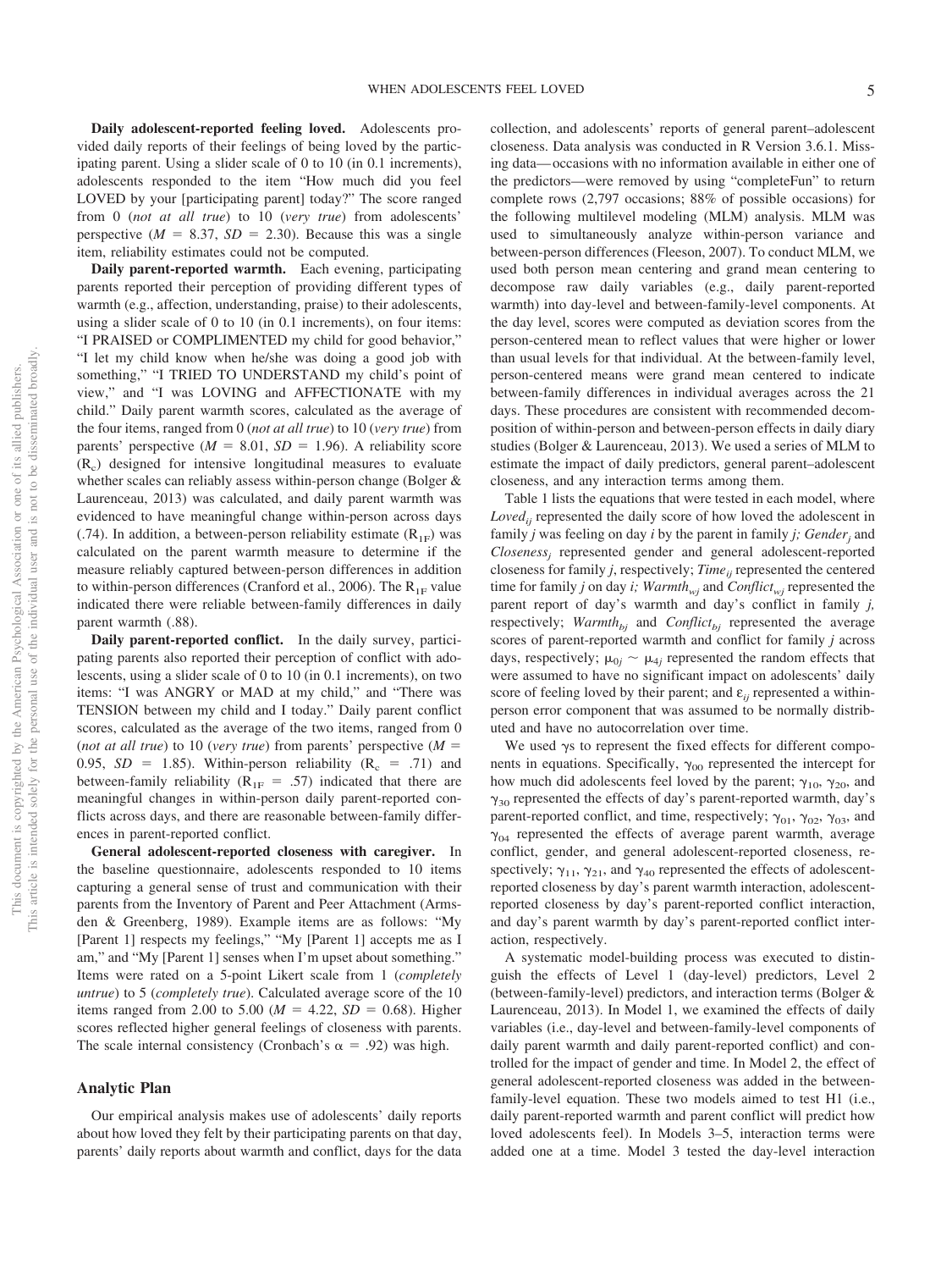| Table 1                                 |  |
|-----------------------------------------|--|
| Equations for Systematic Model Building |  |

| Models         | Equations                                                                                                                                                                                                                                                                                                                                                                                                                                                                                                                                                                                                                                                                       | AIC       | <b>BIC</b> | Log-likelihood |
|----------------|---------------------------------------------------------------------------------------------------------------------------------------------------------------------------------------------------------------------------------------------------------------------------------------------------------------------------------------------------------------------------------------------------------------------------------------------------------------------------------------------------------------------------------------------------------------------------------------------------------------------------------------------------------------------------------|-----------|------------|----------------|
| 1              | $Loved_{ij} = \beta_{0j} + \beta_{1j} \times Warmth_{wj} + \beta_{2j} \times Conflict_{wj} + \beta_{3j} \times Time_{ij} + \varepsilon_{ij}$<br>$\beta_{0j} = \gamma_{00} + \gamma_{01} \times Warmth_{bj} + \gamma_{02} \times Conflict_{bj} + \gamma_{03} \times Gender_j + \mu_{0j}$<br>$\beta_{1j} = \gamma_{10} + \mu_{1j}$<br>$\beta_{2j} = \gamma_{20} + \mu_{2j}$                                                                                                                                                                                                                                                                                                       | 10,168.51 | 10,251.62  | $-5,070.26$    |
| 2              | $\beta_{3i} = \gamma_{30}$<br>$Loved_{ij} = \beta_{0j} + \beta_{1j} \times Warmth_{wj} + \beta_{2j} \times Conflict_{wj} + \beta_{3j} \times Time_{ij} + \varepsilon_{ij}$<br>$\beta_{0j} = \gamma_{00} + \gamma_{01} \times Warmth_{bj} + \gamma_{02} \times Conflict_{bj} + \gamma_{03} \times Gender_j + \gamma_{04} \times Closeness_j + \mu_{0j}$<br>$\beta_{1j} = \gamma_{10} + \mu_{1j}$<br>$\beta_{2j} = \gamma_{10} + \mu_{1j}$<br>$\beta_{3i} = \gamma_{30}$                                                                                                                                                                                                          | 10,117.47 | 10,206.51  | $-5,043.73$    |
| 3              | $\label{eq:lognormalization} \footnotesize \textit{Loved}_{ij} = \beta_{0j} + \beta_{1j} \times \textit{Warmth}_{wj} + \beta_{2j} \times \textit{Conflict}_{wj} + \beta_{3j} \times \textit{Time}_{ij} + \beta_{4j} \times \textit{Warmth}_{wj}$<br>$\times$ Conflict <sub>wi</sub> + $\varepsilon$ <sub>ii</sub><br>$\beta_{0j} = \gamma_{00} + \gamma_{01} \times Warmth_{bi} + \gamma_{02} \times \text{Conflict}_{bi} + \gamma_{03} \times \text{Gender}_{i} + \gamma_{04} \times \text{Closeness}_{i} + \mu_{0i}$<br>$\beta_{1j} = \gamma_{10} + \mu_{1j}$<br>$\beta_{2j} = \gamma_{20} + \mu_{2j}$<br>$\beta_{3j} = \gamma_{30}$<br>$\beta_{4j} = \gamma_{40} + \mu_{4j}$ | 10,105.53 | 10,224.26  | $-5,032.77$    |
| $\overline{4}$ | $Loved_{ij} = \beta_{0j} + \beta_{1j} \times Warmth_{wj} + \beta_{2j} \times Conflict_{wj} + \beta_{3j} \times Time_{ij} + \varepsilon_{ij}$<br>$\beta_{0j} = \gamma_{00} + \gamma_{01} \times \text{Warmth}_{bj} + \gamma_{02} \times \text{Conflict}_{bj} + \gamma_{03} \times \text{Gender}_{j} + \gamma_{04} \times \text{Closeness}_{j} + \mu_{0j}$<br>$\beta_{1j} = \gamma_{10} + \gamma_{11} \times \text{Closeness}_i + \mu_{1i}$<br>$\beta_{2i} = \gamma_{20} + \mu_{2i}$<br>$\beta_{3i} = \gamma_{30}$                                                                                                                                                                | 10,119.20 | 10,214.18  | $-5,043.60$    |
| 5              | $Loved_{ij} = \beta_{0j} + \beta_{1j} \times Warmth_{wj} + \beta_{2j} \times Conflict_{wj} + \beta_{3j} \times Time_{ij} + \varepsilon_{ij}$<br>$\beta_{0j} = \gamma_{00} + \gamma_{01} \times \text{Warmth}_{bj} + \gamma_{02} \times \text{Conflict}_{bj} + \gamma_{03} \times \text{Gender}_{j} + \gamma_{04} \times \text{Closeness}_{j} + \mu_{0j}$<br>$\beta_{1j} = \gamma_{10} + \mu_{1j}$<br>$\beta_{2j} = \gamma_{20} + \gamma_{21} \times \text{Closeness}_j + \mu_{2j}$<br>$\beta_{3j} = \gamma_{30}$                                                                                                                                                                | 10,117.62 | 10,212.60  | $-5,042.81$    |

*Note.* AIC = Akaike information criterion; BIC = Bayesian information criterion;  $_i = \text{day } i$ ;  $_j = \text{family } j$ ;  $\beta = \beta$  regression coefficient;  $\gamma = \text{fixed effect}$ parameter;  $\mu$  = random-effect parameter;  $\epsilon$  = within-person error.

between day's warmth by day's conflict, which aimed to examine H2 (i.e., parent-reported warmth will act as a buffer against parentreported conflict). Model 4 tested the cross-level interaction of general adolescent-reported closeness by day's warmth. Model 5 tested the cross-level interaction of general adolescent-reported closeness and day's parent-reported conflict. Models 4 and 5 examined H3 (i.e., whether the overall adolescent-reported relationship closeness would moderate the daily associations between parent-reported warmth, parent-reported conflict, and love). Model selection was based on the statistical fit criteria, including the Akaike information criterion (AIC) and Bayesian information criterion (BIC; Akaike, 1974; Schwarz, 1978). Lower AIC and lower BIC indicate a more optimal fit.

#### **Results**

To get a sense of the variability in how much adolescents felt loved by their caregiver across the 21 days, a plot is provided in [Figure 1.](#page-7-0) Within-person variance was calculated (1 – intraclass correlation coefficient) to be .39, indicating meaningful variance consistent with typical daily diary studies that fall between .2 and .4 (Bolger & Laurenceau, 2013). There was sufficient variability to proceed with MLM analyses predicting daily variation in adolescents feeling loved.

Descriptive information for the main study variables and their correlations at the between-person and within-person level (when applicable) are in [Table 2.](#page-7-1) Of note, at the between-person level, how loved adolescents feel, daily parent-reported warmth, daily parent-reported conflict, and general adolescent-reported closeness were significantly correlated with each other in the expected direction. Gender was not significantly correlated with any of the four variables. At the within-person level, the range and average correlation coefficients between three daily variables were also in the expected direction.

Models 1 and 2 evaluated the main effects of within-family and between-family predictors on how loved adolescents felt, and Models 3–5 additionally evaluated the within-level and cross-level interaction effects between those predictors. [Table 3](#page-8-0) summarizes the parameter coefficients for each model.

Model 1 revealed statistically significant day-level results. Specifically, on days when parents were more warm than usual (their average level), adolescents felt more loved ( $\gamma_{10} = .12$ ,  $p < .01$ ). On days when parents reported less conflict with their child than usual (their average level), adolescents felt more loved by their parents ( $\gamma_{20} = -0.05$ ,  $p < 0.01$ ). Between-family findings indicated that adolescents in families with higher average parent warmth felt more loved by their parents ( $\gamma_{01} = .22$ ,  $p < .01$ ), but the association between average parent-reported conflict and feeling loved was not significant in this model  $(\gamma_{02} = -.10, p = .12)$ . In Model 2, this pattern of results did not change in a meaningful way when general adolescent closeness was added to the model. However, adolescents who reported a higher level of closeness with parents, in general, felt more loved by their parents ( $\gamma_{04} = 0.42$ ,  $p < .01$ ). These two models lend support for H1a and H1b.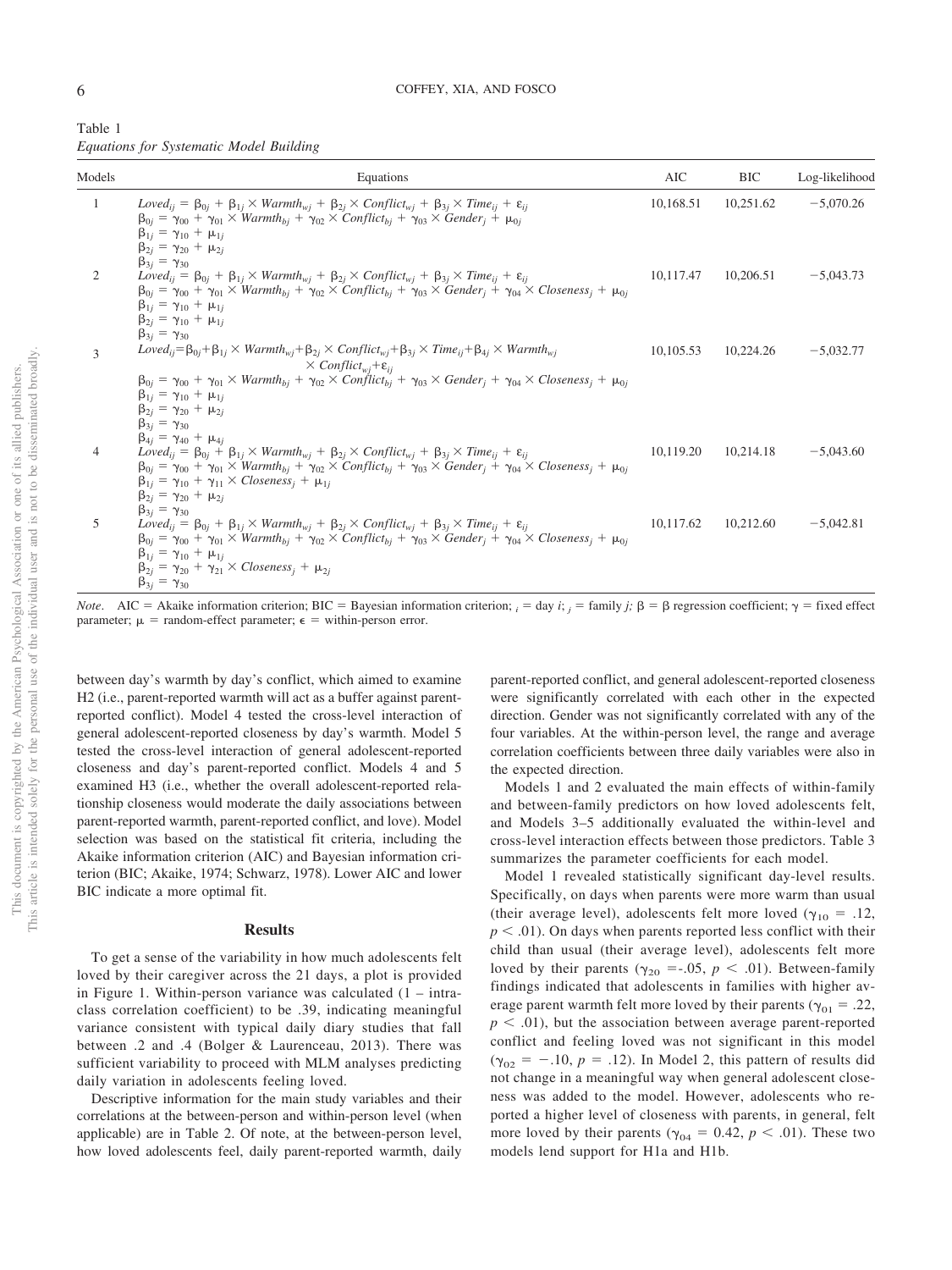

<span id="page-7-0"></span>*Figure 1.* Subsample ( $n = 25$ ) of adolescents' daily reports of how loved they were feeling across the 21-day period. This is a random subsample of 25 participants, with each line representing one participant's responses across all 21 days. Generally, adolescents reported feeling moderate to high levels of love, but there were some days when some reported not feeling any love. Gaps indicate missing responses. Notably, even in close relationships, feelings of love fluctuated.

In Model 3, day's parent-reported warmth by day's parent-reported conflict interaction ( $\gamma_{40} = .03, p < .05$ ) was significant above beyond the main effects. Although BIC increased when interaction terms were added in the models (i.e., a penalty for Models 3–5 due to model complexity), Model 3 exhibited the lowest AIC (10,105.53) among all five models (see Table 1). Thus, it was retained as the optimal model to interpret. To understand the day's parent warmth by day's parentreported conflict interaction, we plotted the regression lines separately for day's warmth in low (1 *SD* below the mean) and high levels (1 *SD* above the mean) by zero (i.e., centered mean) minus and plus 1 *SD*. As shown in [Figure 2,](#page-9-0) the association between days' parent-reported conflict and how loved adolescents felt was only significant at the low level of days' warmth  $(\beta = -.07, p < .01)$ . H2 was supported: On days of high parent warmth, the association between parentreported conflict and same-day adolescent-reported love was not significant. However, in the context of low parent warmth, on days when parent-reported conflict was high, adolescents felt less loved by their parents.

In Models 4 and 5, cross-level interactions were tested in which general adolescent-reported closeness was examined as a moderator of the within-family association between day's parent warmth and adolescents' felt love (Model 4) and as a moderator of the within-family association between day's parent-reported conflict and how loved adolescents felt (Model 5). Neither interaction term was statistically significant. Thus, no support was found for the role of general adolescent-reported closeness as a moderator of daily experiences of parent-reported warmth or conflict in relation to how loved adolescents felt (H3).

<span id="page-7-1"></span>Table 2 *Descriptive Information and Correlations Between Main Study Variables*

|                         |           |            | Within-person                                                 |         |      |
|-------------------------|-----------|------------|---------------------------------------------------------------|---------|------|
| Between-person          |           |            |                                                               | 4       |      |
| 1. Day's AR feel loved  |           |            | $-0.45$ to 0.93 ( $M = .24$ ) $-0.95$ to 0.70 ( $M = -0.13$ ) |         |      |
| 2. Day's PR warmth      | $0.35***$ |            | $-1.00$ to 0.40 ( $M = -0.25$ )                               |         |      |
| 3. Day's PR conflict    | $-0.26**$ | $-0.41***$ |                                                               |         |      |
| 4. General AR closeness | $0.60**$  | $0.28***$  | $-0.22**$                                                     |         |      |
| 5. Adolescent gender    | $-0.04$   | $-0.12$    | 0.16                                                          | $-0.05$ |      |
| M                       | 8.36      | 8.01       | 0.95                                                          | 4.22    | 1.38 |
| SD                      | 2.31      | 1.96       | 1.84                                                          | 0.68    | 0.49 |

*Note*. Lower panel = between-person correlation matrix. Upper panel = within-person correlation matrix. "—" = not applicable to calculate within-person correlation for between-person variables. For within-person correlations, the first line includes the range of correlation coefficient, and the second line is the average correlation coefficient. Mean and standard deviation for daily variables (i.e., Variables 1–3) were calculated at the daily level (Level 1), and that for baseline variable (i.e., Variables 4 –5) were calculated at the individual level (Level 2). PR = parent-reported;  $AR = \text{adolescent-reported.}$ <br>\*\*  $n \leq 0.1$  $p < .01$ .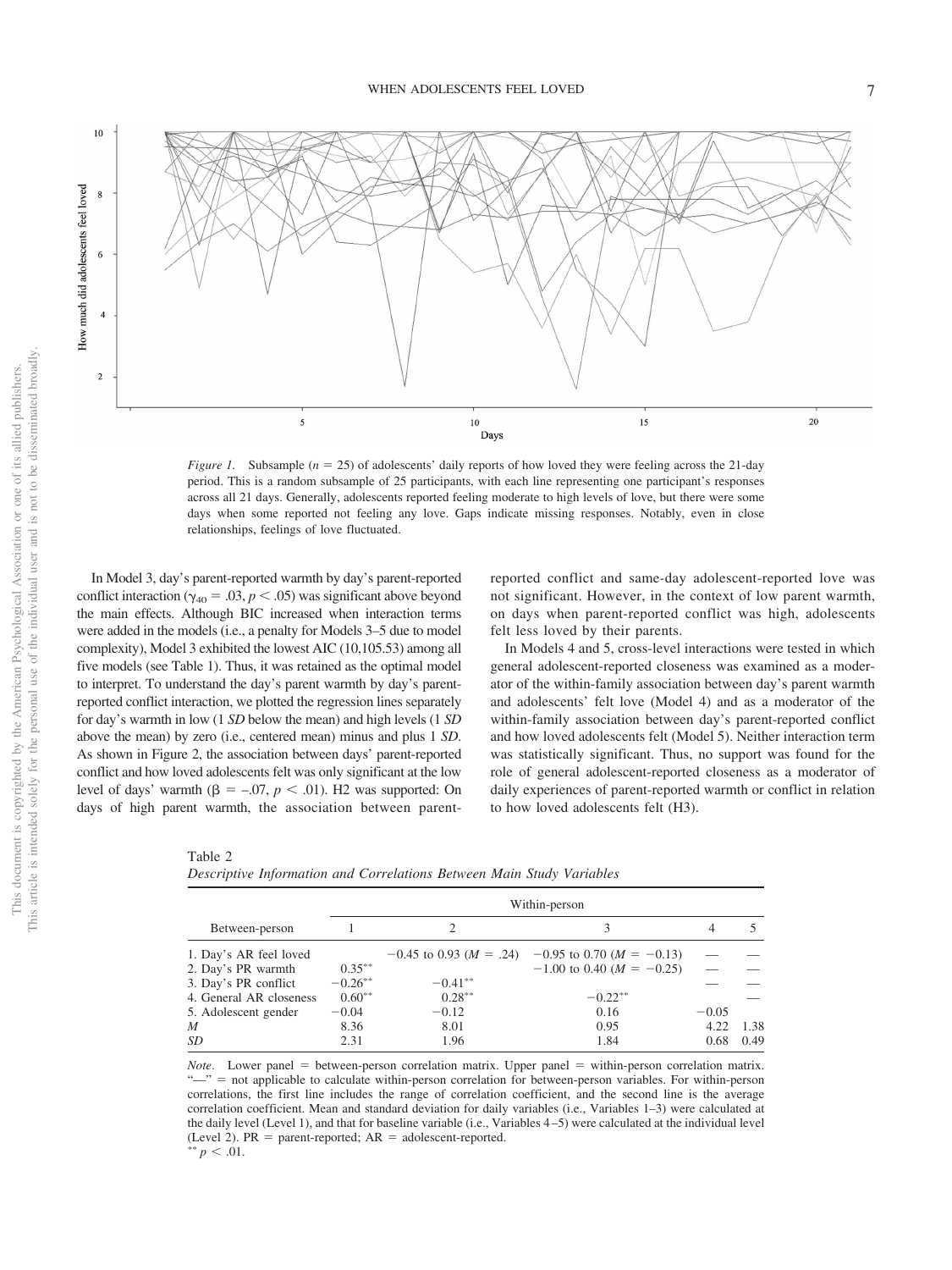| ١                      | j<br>Ì                 |
|------------------------|------------------------|
| ì<br>j<br>ì<br>t       | Ċ                      |
| ļ                      |                        |
| j                      |                        |
| į                      |                        |
|                        |                        |
| i                      |                        |
| $\frac{3}{5}$          |                        |
|                        |                        |
|                        |                        |
|                        | ï                      |
| j                      |                        |
| İ<br>J<br>2            |                        |
|                        |                        |
| I                      |                        |
| L utv                  | ţ                      |
|                        | ¢<br><b>CONTRACTOR</b> |
|                        |                        |
| j                      | ł                      |
| j                      | I<br>ì<br>ì            |
| ļ<br>I<br>J<br>í       |                        |
| $-0.9912244$<br>ì<br>¢ |                        |
|                        |                        |
| ĵ<br>j<br>ł            |                        |
| j                      | j<br>j                 |
| F<br>ł                 | 3                      |
|                        | <b>C</b> P O<br>ĺ<br>ì |

| Standardized Parameter Coefficients in Each Multilevel Model |                               |                                    |                                                                                  |                                                                                                                                  |                                                                            |                                                                                                                  |                                                              |                                                                                                                                                  |                                                                                                                                                                                                                                                                                                                      |                                                                                                                                                  |
|--------------------------------------------------------------|-------------------------------|------------------------------------|----------------------------------------------------------------------------------|----------------------------------------------------------------------------------------------------------------------------------|----------------------------------------------------------------------------|------------------------------------------------------------------------------------------------------------------|--------------------------------------------------------------|--------------------------------------------------------------------------------------------------------------------------------------------------|----------------------------------------------------------------------------------------------------------------------------------------------------------------------------------------------------------------------------------------------------------------------------------------------------------------------|--------------------------------------------------------------------------------------------------------------------------------------------------|
|                                                              |                               | Model 1                            |                                                                                  | Model 2                                                                                                                          |                                                                            | Model 3                                                                                                          |                                                              | Model 4                                                                                                                                          |                                                                                                                                                                                                                                                                                                                      | Model 5                                                                                                                                          |
| Variable                                                     |                               | 95% CI                             |                                                                                  | 95% CI                                                                                                                           |                                                                            | 95% CI                                                                                                           |                                                              | 95% CI                                                                                                                                           |                                                                                                                                                                                                                                                                                                                      | 95% CI                                                                                                                                           |
| intercept $(\gamma_{00})$                                    | $-0.01$                       | $[-0.13, 0.11]$                    |                                                                                  |                                                                                                                                  |                                                                            |                                                                                                                  |                                                              |                                                                                                                                                  |                                                                                                                                                                                                                                                                                                                      |                                                                                                                                                  |
| $\text{Day's PR}$ warmth $(\gamma_{10})$                     | $0.12**$                      | [0.08, 0.16]                       |                                                                                  | $\begin{array}{l} [-0.11, 0.08] \\ [0.08, 0.16] \\ [0.02, 0.24] \\ [-0.09, -0.02] \\ [-0.16, 0.06] \\ [-0.16, 0.06] \end{array}$ | $-0.01$<br>$0.12$ <sup>**</sup><br>$0.03$<br>$-0.03$<br>$-0.02$<br>$-0.01$ | $[-0.10, 0.09]$<br>[0.08, 0.16]                                                                                  | $-0.01$<br>$0.12$<br>$0.13$<br>$-0.05$<br>$-0.02$<br>$-0.02$ | $\begin{array}{l}[-0.11, 0.08] \\ [0.08, 0.16] \\ [0.02, 0.24] \\ [-0.09, -0.02] \\ [-0.16, 0.06] \\ [-0.04, 0.00] \\ [-0.04, 0.00] \end{array}$ |                                                                                                                                                                                                                                                                                                                      | $\begin{array}{l}[-0.11, 0.08]\\[0.08, 0.16]\\[0.02, 0.24]\\[0.02, 0.24]\\[-0.09,-0.06]\\[-0.15, 0.06]\\[-0.04, 0.00]\\[-0.21, 0.20]\end{array}$ |
| verage PR warmth $(\gamma_{01})$                             | $0.22***$                     |                                    |                                                                                  |                                                                                                                                  |                                                                            |                                                                                                                  |                                                              |                                                                                                                                                  |                                                                                                                                                                                                                                                                                                                      |                                                                                                                                                  |
| Day's PR conflict $(\gamma_{20})$                            |                               | $[0.10, 0.35]$<br>$[-0.09, -0.02]$ |                                                                                  |                                                                                                                                  |                                                                            |                                                                                                                  |                                                              |                                                                                                                                                  |                                                                                                                                                                                                                                                                                                                      |                                                                                                                                                  |
| Average PR conflict $(\gamma_{02})$                          | $-0.05$<br>$-0.10$<br>$-0.02$ |                                    |                                                                                  |                                                                                                                                  |                                                                            |                                                                                                                  |                                                              |                                                                                                                                                  |                                                                                                                                                                                                                                                                                                                      |                                                                                                                                                  |
| $Time (Y_{30})$                                              |                               | $[-0.23, 0.03]$<br>$[-0.04, 0.00]$ |                                                                                  |                                                                                                                                  |                                                                            |                                                                                                                  |                                                              |                                                                                                                                                  |                                                                                                                                                                                                                                                                                                                      |                                                                                                                                                  |
| Adolescent gender ( $\gamma_{03}$ )                          | 0.00                          | $[-0.24, 0.25]$                    | $-0.01$<br>$0.12$<br>$0.35$<br>$-0.05$<br>$-0.02$<br>$-0.00$<br>$0.00$<br>$0.00$ | $-0.21, 0.21]$                                                                                                                   |                                                                            | $\begin{array}{l} [0.01, 0.24] \\ [-0.08, -0.01] \\ [-0.14, 0.07] \\ [-0.04, 0.00] \\ [-0.20, 0.21] \end{array}$ |                                                              |                                                                                                                                                  | $\begin{bmatrix} -0.01 \\ 0.12 \\ -0.65 \\ -0.05 \\ -0.02 \\ -0.02 \\ -0.02 \\ 0.00 \\ -0.00 \\ 0.00 \\ 0.00 \\ 0.00 \\ 0.00 \\ 0.00 \\ 0.00 \\ 0.00 \\ 0.00 \\ 0.00 \\ 0.00 \\ 0.00 \\ 0.00 \\ 0.00 \\ 0.00 \\ 0.00 \\ 0.00 \\ 0.00 \\ 0.00 \\ 0.00 \\ 0.00 \\ 0.00 \\ 0.00 \\ 0.00 \\ 0.00 \\ 0.00 \\ 0.00 \\ 0.0$ |                                                                                                                                                  |
| $\frac{1}{2}$                                                |                               |                                    |                                                                                  | FO OO O FOT                                                                                                                      | C ACK                                                                      | $\sim 22$ $\sim 23$                                                                                              | <b>CONTINENT</b>                                             |                                                                                                                                                  |                                                                                                                                                                                                                                                                                                                      | $\sim 22$ $\sim 23$                                                                                                                              |

 $-0.04, 0.00]$  $-0.21, 0.21]$  $-0.05, 0.03$ 

 $[10.001, 0.000]$ 

 $-0.09 - 0.01$ 

<span id="page-8-0"></span>Table 3

| ١          | $\ddot{\cdot}$<br>ļ<br>$\sum_{\alpha\in\mathcal{C}}\mathbf{W}_{\alpha\text{rank}}\times\mathbf{D}_{\alpha\in\mathcal{C}}$<br>i, | $\ddot{\phantom{a}}$<br>Ĵ.<br>j | $\bigg $ | $\overline{\phantom{a}}$ | $\bigg $ | $\bigg $ |  | $\begin{array}{c} \end{array}$ | $\begin{array}{c} \hline \end{array}$ | $\overline{a}$<br>$\begin{array}{c} \hline \end{array}$ | $\overline{\phantom{a}}$<br>$\begin{array}{c} \hline \end{array}$ |
|------------|---------------------------------------------------------------------------------------------------------------------------------|---------------------------------|----------|--------------------------|----------|----------|--|--------------------------------|---------------------------------------|---------------------------------------------------------|-------------------------------------------------------------------|
| J.<br>ote. | another diffusion and the hand<br>arents re                                                                                     | flict wi                        |          | ţ                        |          |          |  |                                |                                       |                                                         |                                                                   |
|            | to parent at baseline. PR = parent-reported: $AR = \text{adolescent}$                                                           |                                 | j        | i<br>١<br>ī              |          |          |  |                                |                                       |                                                         |                                                                   |

to parent at baseline.  $PR =$  $=$  parent-reported; AR  $=$  $p < .05.$  $p > p$  = .01.

-

AR general closeness ( $\gamma_{04}$ ) —

 $0.42***$ 

 $[0.32, 0.53]$  0.42<sup>\*</sup>

 $[-0.21, 0.21]$ <br>[0.32, 0.53]

Day's Warmth General Closeness (11) —————— 0.01 [0.05, 0.03] — — Day's Conflict General Closeness (21) ———————— 0.03 [0.01, 0.06]

 $\overline{\phantom{a}}$  $\mathbb{R}$ 

 $\overline{1}$ 

Day's Warmth  $\times$  General Closeness  $(\gamma_{11})$ <br>Day's Conflict  $\times$  General Closeness  $(\gamma_{21})$ 

general closeness  $(\gamma_{04})$ 

 $\overline{\mathbf{A}}$ 

 $\vert \ \ \vert$ 

 $0.42***$ 

 $\overline{a}$ 

 $[0.32, 0.52]$ 

 $0.32, 0.52]$ 

 $[0.32, 0.53]$  0.42<sup>\*</sup>

 $0.32, 0.53$ 

 $0.42**$ 

 $[0.32, 0.53]$ 

 $0.32, 0.53$ 

 $-0.01, 0.06$ 

 $0.03$ 

As a post hoc analysis, we evaluated whether parent or adolescent gender may be a factor in our pattern of results. Only 4.6% of caregivers in our sample were fathers. Thus, we dropped fathers from the sample and reran our analyses to see if the results changed. No substantive changes emerged, suggesting that the exclusion of fathers in the analyses presented above did not alter the results. As indicated in [Tables 2](#page-7-1) and [3,](#page-8-0) we also considered the role of adolescent gender in our results. Adolescent gender was not correlated with any study variables, nor did it exhibit a significant main effect in any of the models tested. We ran additional models testing interactions between adolescent gender and the other predictors. No adolescent gender interactions were statistically significant. In short, our results did not find any significant differences in the associations among warmth, conflict, closeness, and love between adolescent males and females.

#### **Discussion**

Although love is one of the most common and important emotions, this study is the first to explain why day-to-day fluctuations occurred in how loved adolescents felt in relation to parent reports of warmth and conflict. In doing so, this study builds theoretical understanding (using daily rather than aggregated reports) about how daily parent–youth dynamics factor into broader emotion and attachment theory in long-term relationships. Of interest to family and developmental science, we found that there was meaningful within-person variability in how much adolescents reported feeling loved by their parents from day to day even in close relationships. Further, our findings point to a robust result of why adolescents' feelings of love fluctuated: On days when parents reported using more warmth, adolescents felt more loved; adolescents felt less loved on days of elevated parent-reported conflict. Notably, elevated parentreported conflict was not linked to adolescents feeling loved as long as parent-reported warmth was high on that day. Below we discuss how our findings offer new insights into affective theory and the underpinnings of adolescents' affective bonds to their caregivers that could have long-term implications for parent–adolescent relationships and adolescent well-being.

This study capitalized on several methodological strengths to provide new insights into parent–adolescent dynamics that may promote or undermine adolescents' daily experiences of feeling loved in the home. First, by using 21 days of daily diaries to examine how loved adolescents felt, we were able to disentangle within- and between-family processes; of particular value is the examination of within-family processes that (a) offer more direct information about theories of change, (b) avoid problems of thirdvariable confounds by examining within-person covariation, and (c) are more directly applicable to interventions aimed at understanding the corresponding changes in parent-reported warmth or conflict in relation to fluctuations in adolescents' daily experiences of feeling loved by their parents (Hamaker, 2012; Smyth & Heron, 2014). Second, as love is an emotion dependent on others, we used a multi-informant approach to help avoid problems of sharedreporter bias in our day-level analyses. Third, our study considered parent-reported warmth and conflict simultaneously, enabling tests of the relative and unique effects of each, as well as the combination of parent-reported warmth and conflict in the home (i.e., the within-day interaction of warmth and conflict). Below we detail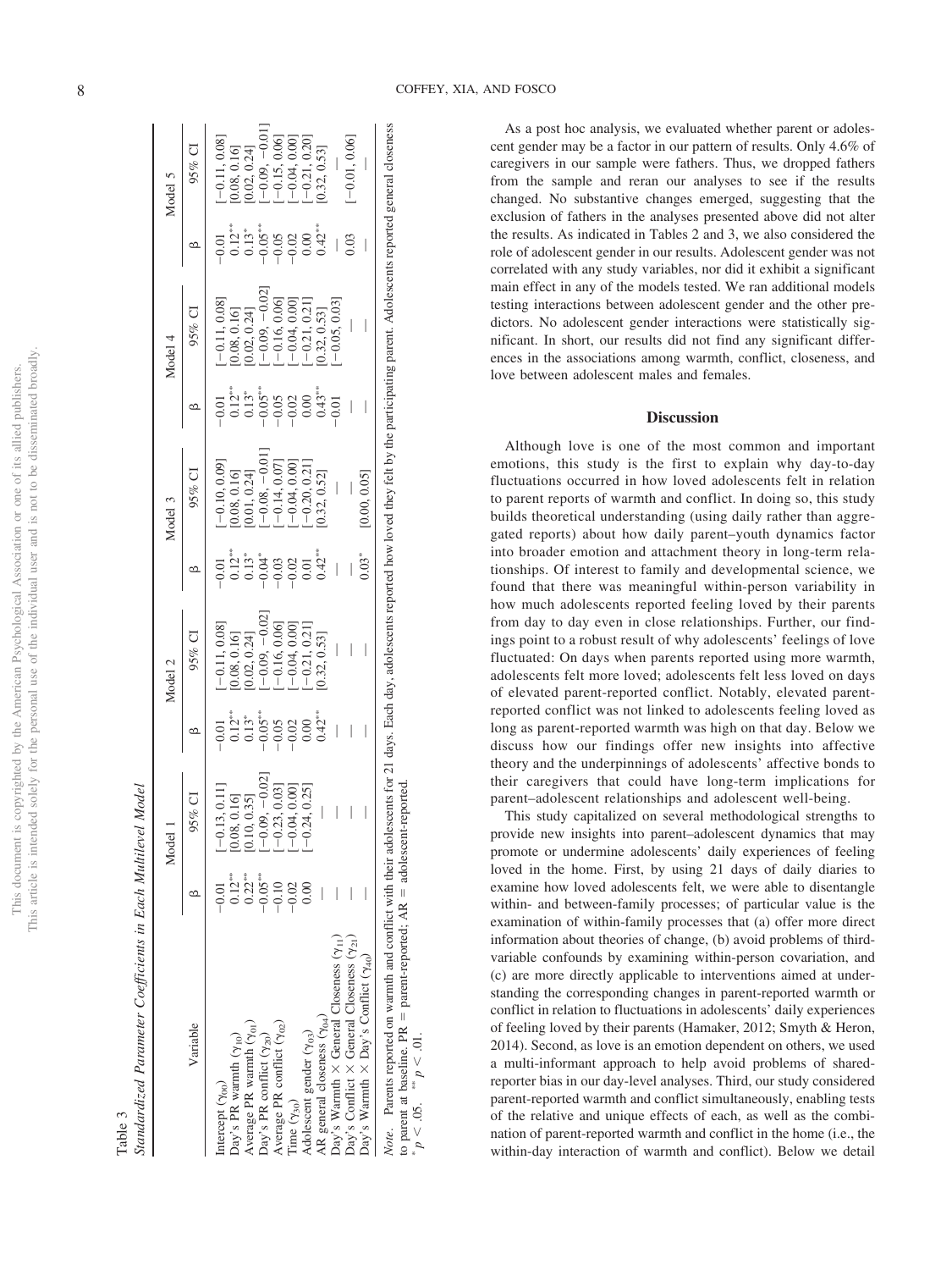

<span id="page-9-0"></span>*Figure 2.* Day's parent-reported conflict and warmth two-way interaction plot. This interaction accounts for adolescent-reported general closeness. Daily parent-reported warmth mitigated daily parent-reported conflict, suggesting that when parents' daily warmth was high, conflict did not matter as much.  $^{**} p < .01$ .  $ns = not$ significant ( $p > .05$ ).

how our findings offer a more complete picture of day-to-day parent–adolescent relations (Repetti et al., 2002).

Our findings extend the theory about love as an emotion (Fredrickson, 2013) in multiple ways. First, we add to evidence indicating daily fluctuations in feeling loved are common even in long-term relationships (e.g., Trampe et al., 2015). The degree to which adolescents in our study felt loved by their parents was dynamic and points to the importance of understanding factors that account for this variability. Generally, adolescents felt loved (average of 8.4 out of 10) but that shifted by day, and some reported feeling no love on certain days. Researchers might overestimate the stability of this parent– adolescent affective bond when measuring it less frequently or using infrequent aggregated reports. Second, fluctuations in feeling loved can be linked to daily behaviors like warmth of close others such as parents. Our daily-level advances are important given that feeling loved is linked to social connection, physical health, and other positive emotions. Love is unsurprisingly important for mental, physical, and social wellbeing (Fredrickson, 2013; Kok & Fredrickson, 2010; Shiota et al., 2014, 2017). Given the expansive benefits of feeling loved (Fredrickson, 2013; Shiota et al., 2014, 2017) and the daily fluctuations in love that we found within families, daily-level analyses using multiple reporters are critical for establishing when and why people feel loved.

Our central study hypotheses were supported by using parent and adolescent reports: Parent-reported warmth and conflict both are associated with daily fluctuations in how much love adolescents reported feeling from their parents. On days when parents were warmer (i.e., praising, understanding, and affectionate) with their adolescent than usual, adolescents felt more loved by their parents. Also, on days when parent-reported conflict was higher than usual, adolescents felt less loved by their parents. Interestingly, the overall quality of the parent– adolescent relationship did not mitigate these within-person results. That is, regardless of how close adolescents generally felt toward their parents, day-to-day warmth and conflict were related to fluctuations in how loved adolescents felt by their parents. Taken together, these findings connect daily parenting practices to adolescents' sense of security and love in the family and emphasize the ongoing importance of daily parenting behaviors in the lives of adolescents.

Our findings also echo the importance of considering both nurturance and conflict in families to more completely understand the role of the family in adolescent health and well-being (e.g., Repetti et al., 2002). Beyond the independent predictive value of daily warmth and conflict, our findings suggest that the combination of warmth and conflict on a given day is particularly informative in understanding how loved adolescents feel by their parents. On days of high warmth, parent-reported conflict was not significantly related to feeling loved. However, on days of high conflict and low warmth, adolescents felt less loved by their parents than usual. These findings highlight that frequency of warmth and conflict varies from day to day, but daily parent-reported warmth can buffer against consequences of parent-reported conflicts.

#### **Implications for Adolescent Well-Being**

Our results indicate daily behaviors of parents are still important for the parent–adolescent relationships even though attachment bonds are well established and moderately stable during adolescence (Allen, McElhaney, Kuperminc, & Jodl, 2004; Bowlby, 1988). Even in relationships adolescents perceived as close, par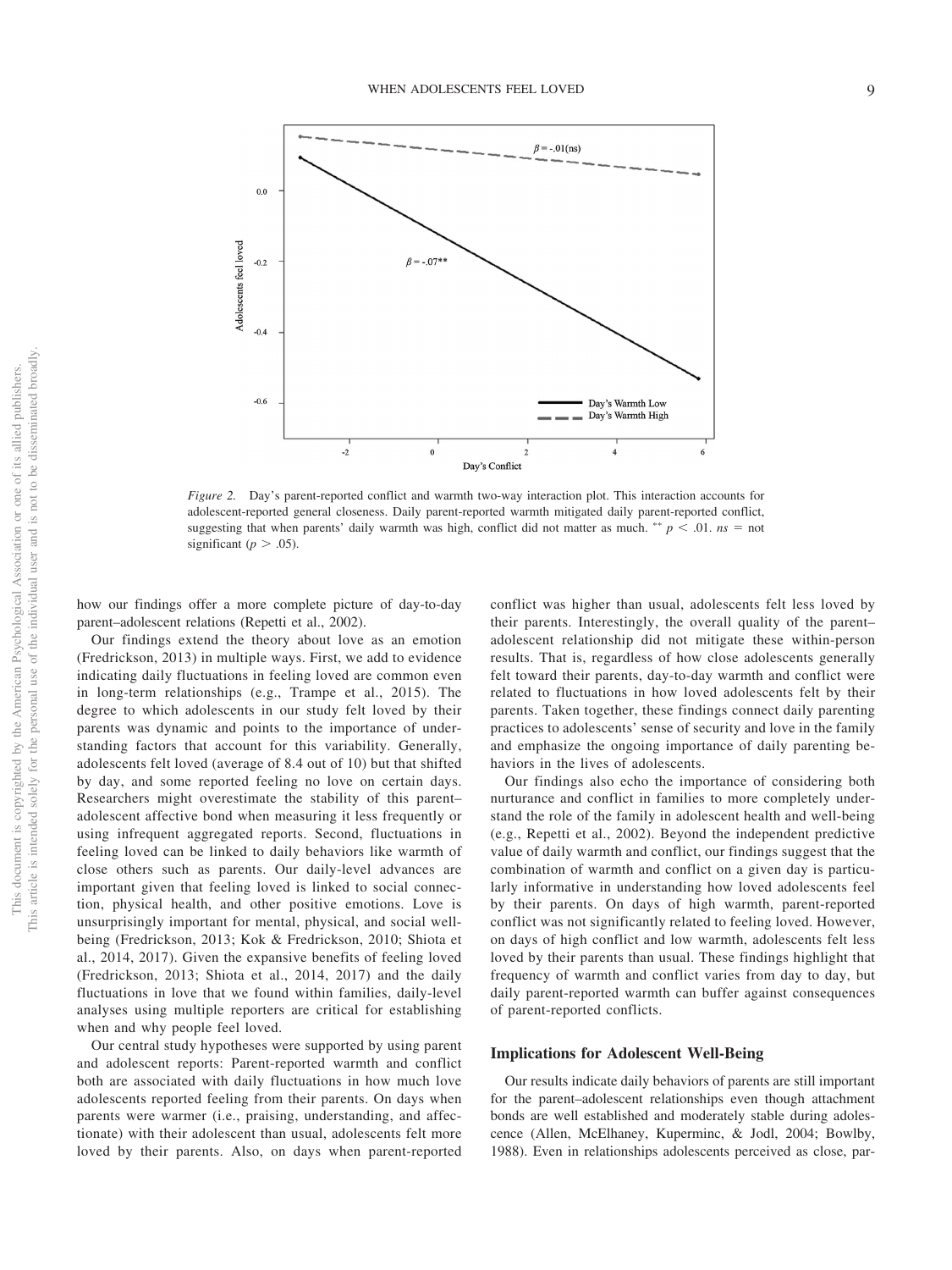ents reported there were days when they gave more or less warmth and experienced more or less conflict. These fluctuations in parenting behaviors helped explain variability in how loved adolescents felt. Over time, these daily parenting behaviors and corresponding emotional responses associated with restricting warmth or love might have other long-term consequences for adolescents' well-being (e.g., Assor et al., 2004; Lippold, Hussong, Fosco, & Ram, 2018). Together, the variability in parenting behaviors and shifting feelings of love might explain why there is only modest continuity in the attachment bond from early life into adulthood (Allen, McElhaney, Kuperminc, & Jodl, 2004; Allen & Tan, 2016).

Related affective theory suggests that frequent emotional experiences can shape or reshape emotion regulation and behavioral patterns in adolescents that can have long-term wellbeing consequences (e.g., Abe & Izard, 1999; Coffey, 2018). We believe that the decreased frequency and high variability of feeling loved over extended periods might help explain some long-term consequences such as increased mental health concerns (e.g., depression) or decreased well-being because adolescents miss chances to connect with parents and build resources central to future success and well-being (e.g., Coffey, Warren, & Gottfried, 2015; Kok & Fredrickson, 2010; Lippold et al., 2016). Further, multiple theories and studies about parent–youth dynamics have linked using love (usually via aggregate report) as leverage to condition behaviors with adverse consequences such as resentment, mental health concerns, and maladaptive behaviors (e.g., Assor et al., 2004; Roth, Assor, Niemiec, Ryan, & Deci, 2009; Smiley et al., 2016). Thus, the daily fluctuations in how much adolescents feel loved might predict maladaptive parent–adolescent relationship shifts or adolescent behaviors.

Our daily-level family findings support the parent–adolescent dynamics research suggesting that how parents and adolescents communicate and resolve conflicts might be as important as the type or frequency of the conflict (Allen & Tan, 2016; Brown, 1999). Conflicts will occur in all relationships, and avoiding them can be maladaptive (e.g., Dadds, Atkinson, Turner, Blums, & Lendich, 1999; Gottman, 2014; Katz & Gottman, 1993). Further, parents deal with conflicts and potential conflicts in a wide range of ways (Baumrind, 2005; Froiland, 2015), but providing warmth may be key to mitigating damage from conflicts. Notably, in our study, warmth was reported during the same day—not necessarily during the conflict event. Thus, warmth only needed to be given on the same day as the conflict (not during it). In line with other resiliency research (Fredrickson et al., 2003; Ong et al., 2006), we found positive experiences can be protective for adolescents experiencing adversity. In short, daily-level warmth can help ensure adolescents still feel loved even on high-conflict days.

Additionally, our daily-level findings highlight how granularlevel measures can capture what is missed in broader aggregate measures of family dynamics and relational love. For example, our daily examination that also included warmth may explain some inconsistencies in theory about how harmful conflicts can be for adolescents' well-being (Repetti et al., 2002; Smetana, 1988; Weymouth et al., 2016). Accordingly, some average variables may not capture day-to-day ups and downs that could cause them to get dismissed or overlooked in research.

#### **Implications for Intervention**

Taken together, our findings related to within-family effects of parent-reported warmth and conflict for how much adolescents feel loved offer valuable guidance for parents and clinicians. Our approach, explicitly modeling within-family effects, more directly translates to individual cases (i.e., a clinician working with a particular family) than traditional, between-family methods (Molenaar, 2004). Family-based interventions may leverage the current findings to highlight the value of parent warmth as a protective factor for ensuring adolescents feel loved even on days involving conflict. Although conflict may be a common stressor for parents (e.g., Dekovic´, 1999), parents who provide warmth by expressing affection, praising positive behavior, and working to understand their adolescents' perspective can help mitigate stressful interactions in the service of preserving strong relationships.

As warmth is particularly critical, clinicians could use daily behavior tracking to create interventions around when parents are or are not warm. Using this information provides a path for working toward unconditional love or autonomy development within the relationship (e.g., Allen & Tan, 2016; Roth et al., 2009) that parents might not recognize. Clinicians can work with families to find ways to offer warmth to mitigate conflict to enhance how loved adolescents feel. In other words, parents can be helped to understand the value of daily warmth and ways to adaptively avoid making it conditional to create more supportive family environments even when conflict occurs.

#### **Limitations and Future Directions**

The limitations and future directions of this study need to be considered. Because this study was designed to enable the study of interparental conflict (Fosco & Lydon-Staley, 2019), families were only recruited if there were two caregivers in the home. Thus, the current results reflect the study of parent–adolescent relationships in the context of two-parent families that were generally moderate to low risk, middle class, and largely White, reducing generalizability. We focused only on one parent–adolescent relationship (usually mother–adolescent), whereas other caregivers and people can make someone feel loved. We also did not find gender differences that might have been more detectable with more male parents. Future research should examine these processes within more diverse family structures (e.g., adolescents that split time between two homes), incomes, and cultural backgrounds with more emphasis on fathers and other nonmaternal caregivers. For example, can warmth from one caregiver mitigate conflict with another caregiver or sibling? Other examinations might look at younger children or romantic friendships. Our results are also based on a 21-day period with a focus on emotional love, but a longer study with additional outcomes should be done. We expect cumulative parent–adolescent interactions linked to fluctuations of feeling loved over longer periods might reshape relationships and emotion regulation that could have broader implications (e.g., mental health).

#### **Conclusion**

As suggested in the quote at the start of the article, emotional love needs to be made and remade on a daily basis— even in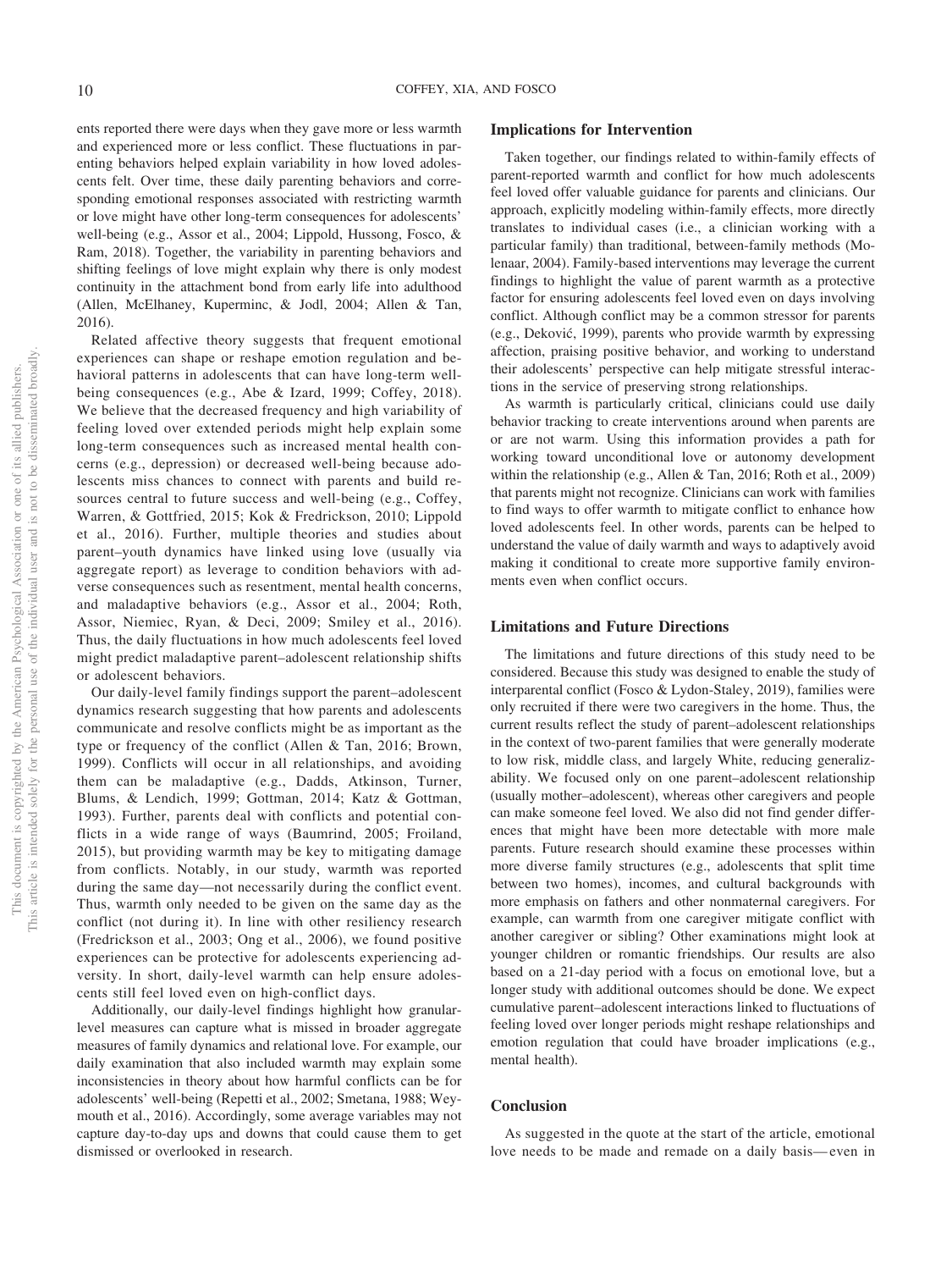close, long-term relationships. For parents, maintaining the parent–adolescent relationship can be complicated. Conflict is an inescapable element of parenting, but it is not necessarily a maladaptive element. Our research examining day-to-day family interactions suggests that even as conflicts arise, parents' offering high levels of warmth can still ensure adolescents feel loved. Frequent experiences of love and other positive emotions are associated with greater social connection, exploration, skill development, physiological health, and other long-term wellbeing indicators (Fredrickson, 2013; Kok et al., 2013; Shiota et al., 2017). Thus, parents, clinicians, and researchers can work together to understand the daily sources of love (e.g., warmth, conflict) as an intervention point for families. Ultimately, being warm and addressing conflict can still leave adolescents feeling loved while maintaining bonds with their parents that will likely have long-term benefits for adolescents and their parents.

#### **References**

- Abe, J. A., & Izard, C. E. (1999). The developmental functions of emotions: An analysis in terms of differential emotions theory. *Cognition and Emotion, 13,* 523–549. [http://dx.doi.org/10.1080/02699939937](http://dx.doi.org/10.1080/026999399379177) [9177](http://dx.doi.org/10.1080/026999399379177)
- Ainsworth, M. D. (1979). Infant–mother attachment. *American Psychologist, 34,* 932–937.<http://dx.doi.org/10.1037/0003-066X.34.10.932>
- Akaike, H. (1974). A new look at the statistical model identification. *IEEE Transactions on Automatic Control, 19,* 716 –723. [http://dx.doi.org/10](http://dx.doi.org/10.1109/TAC.1974.1100705) [.1109/TAC.1974.1100705](http://dx.doi.org/10.1109/TAC.1974.1100705)
- Allen, J. P., & Manning, N. (2007). From safety to affect regulation: Attachment from the vantage point of adolescence. *New Directions for Child and Adolescent Development, 2007,* 23–39. [http://dx.doi.org/10](http://dx.doi.org/10.1002/cd.192) [.1002/cd.192](http://dx.doi.org/10.1002/cd.192)
- Allen, J. P., McElhaney, K. B., Kuperminc, G. P., & Jodl, K. M. (2004). Stability and change in attachment security across adolescence. *Child Development, 75,* 1792–1805. [http://dx.doi.org/10.1111/j.1467-8624](http://dx.doi.org/10.1111/j.1467-8624.2004.00817.x) [.2004.00817.x](http://dx.doi.org/10.1111/j.1467-8624.2004.00817.x)
- Allen, J. P., & Tan, J. S. (2016). The multiple facets of attachment in adolescence. In J. Cassidy & P. R. Shaver (Eds.), *Handbook of attachment: Theory, research, and clinical applications* (3rd ed., pp. 399 – 415). New York, NY: Guilford Press.
- Armsden, G. C., & Greenberg, M. T. (1989). *Inventory of Parent and Peer Attachment (IPPA)*. Seattle: University of Washington.
- Assor, A., Roth, G., & Deci, E. L. (2004). The emotional costs of parents' conditional regard: A self-determination theory analysis. *Journal of Personality, 72,* 47– 88. [http://dx.doi.org/10.1111/j.0022-3506.2004](http://dx.doi.org/10.1111/j.0022-3506.2004.00256.x) [.00256.x](http://dx.doi.org/10.1111/j.0022-3506.2004.00256.x)
- Bank, L., Dishion, T., Skinner, M., & Patterson, G. R. (1990). Method variance in structural equation modeling: Living with "glop." In G. R. Patterson (Ed.), *Depression and aggression in family interaction* (pp. 247–279). Hillisdale, NJ: Lawerence Erlbaum Associates, Inc. Publishers.
- Baumrind, D. (2005). Patterns of parental authority and adolescent autonomy. *New Directions for Child and Adolescent Development, 2005,* 61– 69.<http://dx.doi.org/10.1002/cd.128>
- Bolger, N., & Laurenceau, J. P. (2013). *Intensive longitudinal methods: An introduction to diary and experience sampling research*. New York, NY: Guilford.
- Bowlby, J. (1988). Developmental psychiatry comes of age. *American Journal of Psychiatry, 145,* 1–10. [http://dx.doi.org/10.1176/ajp.145](http://dx.doi.org/10.1176/ajp.145.1.1) [.1.1](http://dx.doi.org/10.1176/ajp.145.1.1)
- Brinberg, M., Fosco, G. M., & Ram, N. (2017). Examining inter-family differences in intra-family (parent–adolescent) dynamics using gridsequence analysis. *Journal of Family Psychology, 31,* 994 –1004.
- Brown, J. (1999). Bowen family systems theory and practice: Illustration and critique. *Australian and New Zealand Journal of Family Therapy, 20,* 94 –103.<http://dx.doi.org/10.1002/j.1467-8438.1999.tb00363.x>
- Chung, G. H., Flook, L., & Fuligni, A. J. (2009). Daily family conflict and emotional distress among adolescents from Latin American, Asian, and European backgrounds. *Developmental Psychology, 45,* 1406 –1415. <http://dx.doi.org/10.1037/a0014163>
- Chung, G. H., Flook, L., & Fuligni, A. J. (2011). Reciprocal associations between family and peer conflict in adolescents' daily lives. *Child Development, 82,* 1390 –1396. [http://dx.doi.org/10.1111/j.1467-8624](http://dx.doi.org/10.1111/j.1467-8624.2011.01625.x) [.2011.01625.x](http://dx.doi.org/10.1111/j.1467-8624.2011.01625.x)
- Coffey, J. K. (2018). Positive psychology among infants and young children. In S. J. Lopez, L. M. Edwards, & S. C. Marques (Eds.), *The handbook of positive psychology*. New York, NY: Oxford University Press.
- Coffey, J. K., Warren, M., & Gottfried, A. (2015). Does infant happiness forecast adult life satisfaction? Examining subjective well-being in the first quarter century of life. *Journal of Happiness Studies, 16,* 1401– 1421.<http://dx.doi.org/10.1007/s10902-014-9556-x>
- Cranford, J. A., Shrout, P. E., Iida, M., Rafaeli, E., Yip, T., & Bolger, N. (2006). A procedure for evaluating sensitivity to within-person change: Can mood measures in diary studies detect change reliably? *Personality and Social Psychology Bulletin, 32,* 917–929. [http://dx.doi.org/10.1177/](http://dx.doi.org/10.1177/0146167206287721) [0146167206287721](http://dx.doi.org/10.1177/0146167206287721)
- Csikszentmihalyi, M., & Larson, R. (1984). *Being adolescent: Conflict and growth in the teenage years*. New York, NY: Basic Books.
- Csikszentmihalyi, M., & Schneider, B. (2001). *Becoming adult: How teenagers prepare for the world of work*. New York, NY: Basic Books.
- Dadds, M. R., Atkinson, E., Turner, C., Blums, G. J., & Lendich, B. (1999). Family conflict and child adjustment: Evidence for a cognitivecontextual model of intergenerational transmission. *Journal of Family Psychology, 13,* 194 –208. [http://dx.doi.org/10.1037/0893-3200.13.2](http://dx.doi.org/10.1037/0893-3200.13.2.194) [.194](http://dx.doi.org/10.1037/0893-3200.13.2.194)
- Davies, P. T., Harold, G. T., Goeke-Morey, M. C., Cummings, E. M., Shelton, K., Rasi, J. A., & Jenkins, J. M. (2002). Child emotional security and interparental conflict. *Monographs of the Society for Research in Child Development, 67,* i–v, vii–viii, 1–115.
- Deci, E. L., & Ryan, R. M. (2000). The "what" and "why" of goal pursuits: Human needs and the self-determination of behavior. *Psychological Inquiry, 11,* 227–268. [http://dx.doi.org/10.1207/S15327965PLI11](http://dx.doi.org/10.1207/S15327965PLI1104_01) [04\\_01](http://dx.doi.org/10.1207/S15327965PLI1104_01)
- Deković, M. (1999). Parent–adolescent conflict: Possible determinants and consequences. *International Journal of Behavioral Development, 23,* 977–1000.<http://dx.doi.org/10.1080/016502599383630>
- Feeney, J. A. (2006). Parental attachment and conflict behavior: Implications for offspring's attachment, loneliness, and relationship satisfaction. *Personal Relationships, 13,* 19 –36. [http://dx.doi.org/10.1111/j.1475-](http://dx.doi.org/10.1111/j.1475-6811.2006.00102.x) [6811.2006.00102.x](http://dx.doi.org/10.1111/j.1475-6811.2006.00102.x)
- Fleeson, W. (2007). Studying personality processes: Explaining change in between-persons longitudinal and within-person multilevel models. In R. W. Robins, R. C. Fraley, & R. F. Krueger (Eds.), *Handbook of research methods in personality psychology* (pp. 523–542). New York, NY: The Guilford Press.
- Fosco, G. M., & LoBraico, E. J. (2019). Elaborating on premature adolescent autonomy: Linking variation in daily family processes to developmental risk. *Development and Psychopathology, 31,* 1741–1755. [http://](http://dx.doi.org/10.1017/S0954579419001032) [dx.doi.org/10.1017/S0954579419001032](http://dx.doi.org/10.1017/S0954579419001032)
- Fosco, G. M., & Lydon-Staley, D. M. (2019). A within-family examination of interparental conflict, cognitive appraisals, and adolescent mood and well-being. *Child Development, 90,* e421– e436. [http://dx.doi.org/10](http://dx.doi.org/10.1111/cdev.12997) [.1111/cdev.12997](http://dx.doi.org/10.1111/cdev.12997)
- Fosco, G. M., Mak, H. W., Ramos, A., LoBraico, E., & Lippold, M. (2019). Exploring the promise of assessing dynamic characteristics of the family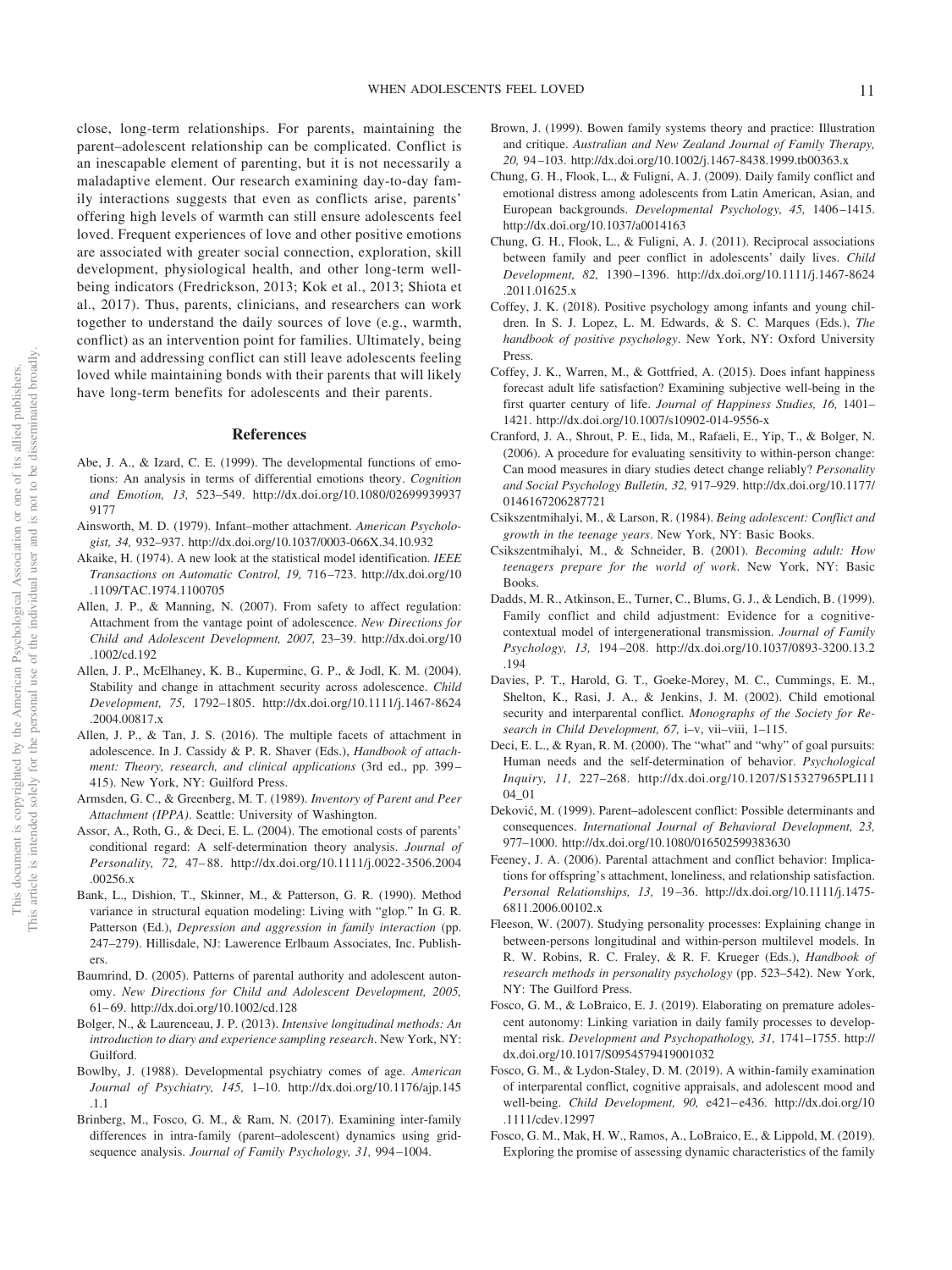for predicting adolescent risk outcomes. *Journal of Child Psychology and Psychiatry, 60,* 848 – 856. [http://dx.doi.org/10.1111/jcpp](http://dx.doi.org/10.1111/jcpp.13052) [.13052](http://dx.doi.org/10.1111/jcpp.13052)

- Fredrickson, B. L. (2013). Positive emotions broaden and build. In E. Ashby Plant & P. G. Devine (Eds.), *Advances on experimental social psychology* (Vol. 47, pp. 1–53). Burlington, VA: Academic Press.
- Fredrickson, B. L. (2016). Love: Positivity resonance as a fresh, evidencebased perspective on an age-old topic. In L. F. Barrett, M. Lewis, & J. M. Haviland-Jones (Eds.), *Handbook of emotions* (4th ed., pp. 847– 858). New York, NY: Guilford.
- Fredrickson, B. L., Tugade, M. M., Waugh, C. E., & Larkin, G. R. (2003). What good are positive emotions in crises? A prospective study of resilience and emotions following the terrorist attacks on the United States on September 11th, 2001. *Journal of Personality and Social Psychology, 84,* 365–376.<http://dx.doi.org/10.1037/0022-3514.84.2.365>
- Froiland, J. M. (2015). Parents' weekly descriptions of autonomy supportive communication: Promoting children's motivation to learn and positive emotions. *Journal of Child and Family Studies, 24,* 117–126. <http://dx.doi.org/10.1007/s10826-013-9819-x>
- Galambos, N. L., Barker, E. T., & Almeida, D. M. (2003). Parents do matter: Trajectories of change in externalizing and internalizing problems in early adolescence. *Child Development, 74,* 578 –594. [http://dx](http://dx.doi.org/10.1111/1467-8624.7402017) [.doi.org/10.1111/1467-8624.7402017](http://dx.doi.org/10.1111/1467-8624.7402017)
- Gottman, J. M. (2014). *What predicts divorce? The relationship between marital processes and marital outcomes*. New York, NY: Psychology Press.<http://dx.doi.org/10.4324/9781315806808>
- Greenberg, M. T., & Lippold, M. A. (2013). Promoting healthy outcomes among youth with multiple risks: Innovative approaches. *Annual Review of Public Health, 34,* 253–270. [http://dx.doi.org/10.1146/annurev](http://dx.doi.org/10.1146/annurev-publhealth-031811-124619)[publhealth-031811-124619](http://dx.doi.org/10.1146/annurev-publhealth-031811-124619)
- Hamaker, E. L. (2012). Why researchers should think "within-person": A paradigmatic rationale. In M. R. Mehl & T. S. Conner (Eds.), *Handbook of research methods for studying daily life* (pp. 43– 61). New York, NY: The Guilford Press.
- Kanat-Maymon, Y., Roth, G., Assor, A., & Raizer, A. (2016). Controlled by love: The harmful relational consequences of perceived conditional positive regard. *Journal of Personality, 84,* 446 – 460. [http://dx.doi.org/](http://dx.doi.org/10.1111/jopy.12171) [10.1111/jopy.12171](http://dx.doi.org/10.1111/jopy.12171)
- Katz, L. F., & Gottman, J. M. (1993). Patterns of marital conflict predict children's internalizing and externalizing behaviors. *Developmental Psychology, 29,* 940 –950. [http://dx.doi.org/10.1037/0012-1649.29.6](http://dx.doi.org/10.1037/0012-1649.29.6.940) [.940](http://dx.doi.org/10.1037/0012-1649.29.6.940)
- Kok, B. E., Coffey, K. A., Cohn, M. A., Catalino, L. I., Vacharkulksemsuk, T., Algoe, S. B.,... Fredrickson, B. L. (2013). How positive emotions build physical health: Perceived positive social connections account for the upward spiral between positive emotions and vagal tone. *Psychological Science, 24,* 1123–1132. [http://dx.doi.org/10.1177/095](http://dx.doi.org/10.1177/0956797612470827) [6797612470827](http://dx.doi.org/10.1177/0956797612470827)
- Kok, B. E., & Fredrickson, B. L. (2010). Upward spirals of the heart: Autonomic flexibility, as indexed by vagal tone, reciprocally and prospectively predicts positive emotions and social connectedness. *Biological Psychology, 85,* 432– 436. [http://dx.doi.org/10.1016/j.biopsycho](http://dx.doi.org/10.1016/j.biopsycho.2010.09.005) [.2010.09.005](http://dx.doi.org/10.1016/j.biopsycho.2010.09.005)
- Lippold, M. A., Davis, K. D., Lawson, K. M., & McHale, S. M. (2016). Day-to-day consistency in positive parent– child interactions and youth well-being. *Journal of Child and Family Studies, 25,* 3584 –3592. [http://](http://dx.doi.org/10.1007/s10826-016-0502-x) [dx.doi.org/10.1007/s10826-016-0502-x](http://dx.doi.org/10.1007/s10826-016-0502-x)
- Lippold, M. A., Hussong, A., Fosco, G. M., & Ram, N. (2018). Lability in the parent's hostility and warmth toward their adolescent: Linkages to youth delinquency and substance use. *Developmental Psychology, 54,* 348 –361.<http://dx.doi.org/10.1037/dev0000415>
- Maas, C. J., & Hox, J. J. (2005). Sufficient sample sizes for multilevel modeling. *Methodology: European Journal of Research Methods for the*

*Behavioral and Social Sciences, 1,* 86 –92. [http://dx.doi.org/10.1027/](http://dx.doi.org/10.1027/1614-2241.1.3.86) [1614-2241.1.3.86](http://dx.doi.org/10.1027/1614-2241.1.3.86)

- McNeely, C. A., & Barber, B. K. (2010). How do parents make adolescents feel loved? Perspectives on supportive parenting from adolescents in 12 cultures. *Journal of Adolescent Research*, 25, 601-631. [http://dx.doi](http://dx.doi.org/10.1177/0743558409357235) [.org/10.1177/0743558409357235](http://dx.doi.org/10.1177/0743558409357235)
- Molenaar, P. C. M. (2004). A manifesto on psychology as idiographic science: Bringing the person back into scientific psychology, this time forever. *Measurement: Interdisciplinary Research and Perspectives, 2,* 201–218. [http://dx.doi.org/10.1207/s15366359mea0204\\_1](http://dx.doi.org/10.1207/s15366359mea0204_1)
- Narvaez, D., Wang, L., & Cheng, Y. (2016). The evolved developmental niche in childhood: Relation to adult psychopathology and morality. *Applied Developmental Science, 20,* 294 –309. [http://dx.doi.org/10.1080/](http://dx.doi.org/10.1080/10888691.2015.1128835) [10888691.2015.1128835](http://dx.doi.org/10.1080/10888691.2015.1128835)
- Ong, A. D., Bergeman, C. S., Bisconti, T. L., & Wallace, K. A. (2006). Psychological resilience, positive emotions, and successful adaptation to stress in later life. *Journal of Personality and Social Psychology, 91,* 730 –749.<http://dx.doi.org/10.1037/0022-3514.91.4.730>
- Otero, M. C., Wells, J. L., Chen, K. H., Brown, C. L., Connelly, D. E., Levenson, R. W., & Fredrickson, B. L. (2019). Behavioral indices of positivity resonance associated with long-term marital satisfaction. *Emotion*. Advance online publication. [http://dx.doi.org/10.1037/](http://dx.doi.org/10.1037/emo0000634) [emo0000634](http://dx.doi.org/10.1037/emo0000634)
- Repetti, R. L., Taylor, S. E., & Seeman, T. E. (2002). Risky families: Family social environments and the mental and physical health of offspring. *Psychological Bulletin, 128,* 330 –366. [http://dx.doi.org/10](http://dx.doi.org/10.1037/0033-2909.128.2.330) [.1037/0033-2909.128.2.330](http://dx.doi.org/10.1037/0033-2909.128.2.330)
- Roth, G. (2008). Perceived parental conditional regard and autonomy support as predictors of young adults' self- versus other-oriented prosocial tendencies. *Journal of Personality, 76,* 513–534. [http://dx.doi.org/](http://dx.doi.org/10.1111/j.1467-6494.2008.00494.x) [10.1111/j.1467-6494.2008.00494.x](http://dx.doi.org/10.1111/j.1467-6494.2008.00494.x)
- Roth, G., Assor, A., Niemiec, C. P., Ryan, R. M., & Deci, E. L. (2009). The emotional and academic consequences of parental conditional regard: Comparing conditional positive regard, conditional negative regard, and autonomy support as parenting practices. *Developmental Psychology, 45,* 1119 –1142.<http://dx.doi.org/10.1037/a0015272>
- Schwarz, G. (1978). Estimating the dimension of a model. *Annals of Statistics, 6,* 461– 464.<http://dx.doi.org/10.1214/aos/1176344136>
- Shiffman, S., Stone, A. A., & Hufford, M. R. (2008). Ecological momentary assessment. *Annual Review of Clinical Psychology, 4,* 1–32. [http://](http://dx.doi.org/10.1146/annurev.clinpsy.3.022806.091415) [dx.doi.org/10.1146/annurev.clinpsy.3.022806.091415](http://dx.doi.org/10.1146/annurev.clinpsy.3.022806.091415)
- Shiota, M. N., Campos, B., Oveis, C., Hertenstein, M. J., Simon-Thomas, E., & Keltner, D. (2017). Beyond happiness: Building a science of discrete positive emotions. *American Psychologist, 72,* 617– 643. [http://](http://dx.doi.org/10.1037/a0040456) [dx.doi.org/10.1037/a0040456](http://dx.doi.org/10.1037/a0040456)
- Shiota, M. N., Neufeld, S. L., Danvers, A. F., Osborne, E. A., Sng, O., & Yee, C. I. (2014). Positive emotion differentiation: A functional approach. *Social and Personality Psychology Compass, 8,* 104 –117. [http://](http://dx.doi.org/10.1111/spc3.12092) [dx.doi.org/10.1111/spc3.12092](http://dx.doi.org/10.1111/spc3.12092)
- Shiota, M. N., Neufeld, S. L., Yeung, W. H., Moser, S. E., & Perea, E. F. (2011). Feeling good: Autonomic nervous system responding in five positive emotions. *Emotion, 11,* 1368 –1378. [http://dx.doi.org/10.1037/](http://dx.doi.org/10.1037/a0024278) [a0024278](http://dx.doi.org/10.1037/a0024278)
- Smetana, J. G. (1988). Adolescents' and parents' conceptions of parental authority. *Child Development, 59,* 321–335. [http://dx.doi.org/10.2307/](http://dx.doi.org/10.2307/1130313) [1130313](http://dx.doi.org/10.2307/1130313)
- Smiley, P. A., Buttitta, K. V., Chung, S. Y., Coffey, J. K., Wang, B. H., & Borelli, J. L. (2016). Anger in response to challenge: Children's emotion socialization predicts approach versus avoidance. *Motivation and Emotion, 40,* 923–935.<http://dx.doi.org/10.1007/s11031-016-9583-5>
- Smyth, J. M., & Heron, K. E. (2014). *Emerging methods in family research*. New York, NY: Springer. [http://dx.doi.org/10.1007/978-3-319-](http://dx.doi.org/10.1007/978-3-319-01562-0) [01562-0](http://dx.doi.org/10.1007/978-3-319-01562-0)